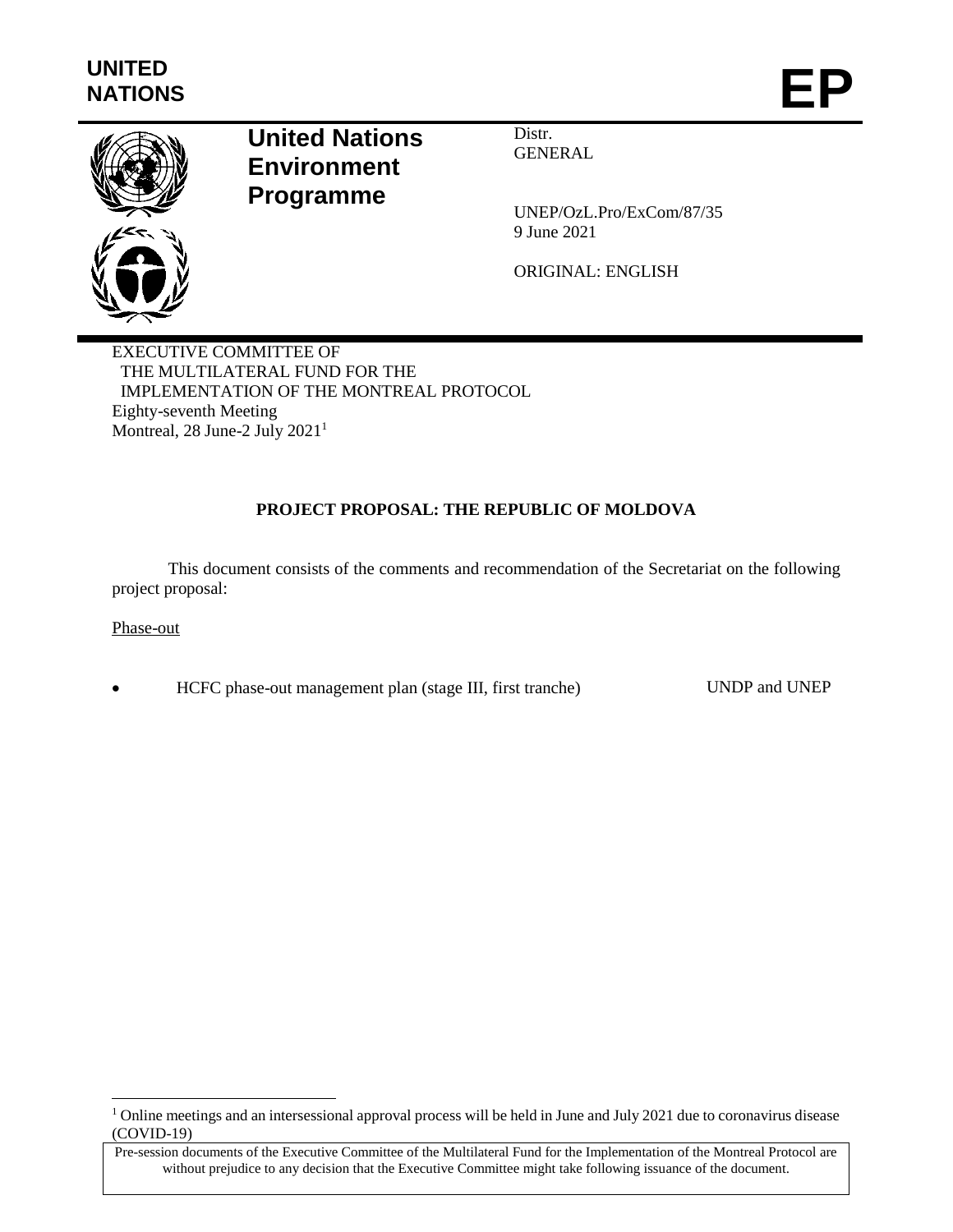## **PROJECT EVALUATION SHEET – MULTI-YEAR PROJECTS**

# **Republic of Moldova (the)**

| HCFC phase-out plan (stage III)<br>UNDP (lead), UNEP<br>Year: 2019<br>(II) LATEST ARTICLE 7 DATA (Annex C Group I)<br>0.53 (ODP tonnes)<br>(III) LATEST COUNTRY PROGRAMME SECTORAL DATA (ODP tonnes) |                   |  |
|------------------------------------------------------------------------------------------------------------------------------------------------------------------------------------------------------|-------------------|--|
|                                                                                                                                                                                                      |                   |  |
|                                                                                                                                                                                                      |                   |  |
|                                                                                                                                                                                                      |                   |  |
|                                                                                                                                                                                                      |                   |  |
|                                                                                                                                                                                                      | <b>Year: 2020</b> |  |
| Chemical<br>Fire-<br>Refrigeration<br>Foam<br>Solvent<br>Process<br>Lab<br>Aerosol                                                                                                                   | Total sector      |  |
| fighting<br>agent<br>use                                                                                                                                                                             | consumption       |  |
| Manufacturing<br>Servicing                                                                                                                                                                           |                   |  |
| HCFC-22<br>0.56                                                                                                                                                                                      | 0.56              |  |
|                                                                                                                                                                                                      |                   |  |
| (IV) CONSUMPTION DATA (ODP tonnes)                                                                                                                                                                   |                   |  |
| 2009 - 2010 baseline:<br>1.00<br>Starting point for sustained aggregate reductions:                                                                                                                  | 1.00              |  |
| <b>CONSUMPTION ELIGIBLE FOR FUNDING (ODP tonnes)</b>                                                                                                                                                 |                   |  |
| Already approved:<br>0.35<br>Remaining:                                                                                                                                                              | 0.65              |  |
|                                                                                                                                                                                                      |                   |  |
| (V) BUSINESS PLAN<br>2021<br>2022<br>2023<br><b>Total</b>                                                                                                                                            |                   |  |
| <b>UNDP</b><br>$\overline{0.13}$<br>ODS phase-out (ODP tonnes)<br>0.09<br>0.00                                                                                                                       | 0.22              |  |
| Funding (US \$)<br>75,031<br>112,059<br>$\theta$                                                                                                                                                     | 187,090           |  |
| <b>UNEP</b><br>ODS phase-out (ODP tonnes)<br>0.11<br>0.02<br>0.00                                                                                                                                    | 0.13              |  |
| 32,593<br>Funding (US \$)<br>40,741<br>$\boldsymbol{0}$                                                                                                                                              | 73,334            |  |
|                                                                                                                                                                                                      |                   |  |
| (VI) PROJECT DATA<br>2028-<br>2021<br>2022<br>2023<br>2024<br>2025-<br>2027<br>2030                                                                                                                  | <b>Total</b>      |  |
| 2026<br>2029                                                                                                                                                                                         |                   |  |
| Montreal Protocol consumption<br>0.65<br>0.65<br>0.65<br>0.65<br>0.33<br>0.33<br>0.33<br>0.00                                                                                                        | n/a               |  |
| limits                                                                                                                                                                                               |                   |  |
| Maximum allowable consumption<br>0.50<br>0.33<br>0.65<br>0.58<br>0.43<br>0.33<br>0.33<br>0.00                                                                                                        | n/a               |  |
| (ODP tonnes)                                                                                                                                                                                         |                   |  |
| <b>UNDP</b> Project costs<br>71,500<br>$\boldsymbol{0}$<br>169,000<br>72,500<br>Projects<br>$\theta$<br>$\boldsymbol{0}$<br>$\mathbf{0}$                                                             | 28,500 341,500    |  |
| $\overline{0}$<br>$\boldsymbol{0}$<br>costs<br>5,005<br>$\overline{0}$<br>11,830<br>5,075<br>$\mathbf{0}$<br>1,995<br>Support costs                                                                  | 23,905            |  |
| requested<br><b>UNEP</b><br>Project costs<br>55,000<br>$\boldsymbol{0}$<br>47,000<br>23,500<br>$\boldsymbol{0}$<br>20,500<br>$\boldsymbol{0}$<br>$\boldsymbol{0}$                                    | 146,000           |  |
| in<br>$\overline{0}$<br>$\theta$<br>7,150<br>$\theta$<br>6,110<br>3,055<br>$\boldsymbol{0}$<br>Support costs<br>2,665                                                                                | 18,980            |  |
| principle<br>(US \$)                                                                                                                                                                                 |                   |  |
| Total project costs requested in<br>216,000<br>126,500<br>$\boldsymbol{0}$<br>$\boldsymbol{0}$<br>96,000<br>$\mathbf{0}$<br>49,000<br>$\theta$                                                       | 487,500           |  |
| principle (US \$)                                                                                                                                                                                    |                   |  |
| 17,940<br>Total support costs requested in<br>12,155<br>$\boldsymbol{0}$<br>$\mathbf{0}$<br>$\boldsymbol{0}$<br>8,130<br>$\overline{0}$<br>4,660                                                     | 42,885            |  |
| principle (US \$)                                                                                                                                                                                    |                   |  |
| Total funds requested in principle<br>138,655<br>233,940<br>$\overline{0}$<br>104,130<br>$\theta$<br>$\Omega$<br>$\overline{0}$                                                                      | 53,660 530,385    |  |
| (US \$)                                                                                                                                                                                              |                   |  |
|                                                                                                                                                                                                      |                   |  |
| (VII) Request for approval of funding for the first tranche (2021)                                                                                                                                   |                   |  |
| Funds requested (US \$)<br>Support costs (US \$)<br><b>Agency</b>                                                                                                                                    |                   |  |
| <b>UNDP</b><br>71,500                                                                                                                                                                                | 5,005             |  |
| <b>UNEP</b><br>55,000                                                                                                                                                                                | 7,150             |  |
| 126,500<br>Total                                                                                                                                                                                     | 12,155            |  |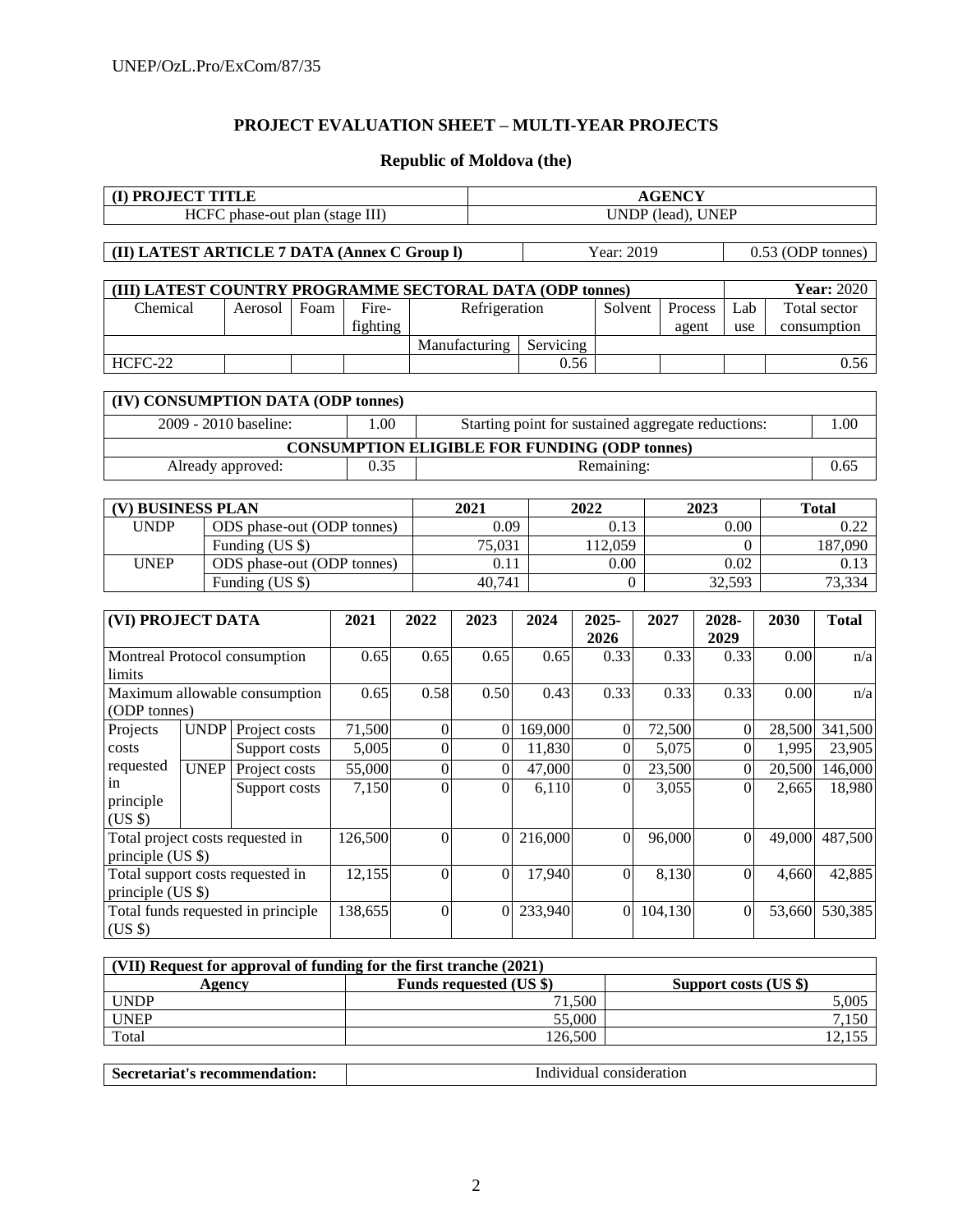# **PROJECT DESCRIPTION**

## **Background**

1. On behalf of the Government of the Republic of Moldova, UNDP as the lead implementing agency, has submitted a request for stage III of the HCFC phase-out management plan (HPMP), at a total cost of US \$532,256, consisting of US \$341,250, plus agency support costs of US \$23,888 for UNDP, and US \$147,892, plus agency support costs of US \$19,226 for UNEP, as originally submitted.<sup>2</sup> The implementation of stage III of the HPMP will phase out the remaining consumption of HCFCs by 2030.

2. The first tranche of stage III of the HPMP being requested at this meeting amounts to US \$228,893, consisting of US \$147,500, plus agency support costs of US \$10,325 for UNDP, and US \$62,892, plus agency support costs of US \$8,176 for UNEP, as originally submitted.

#### **Status of implementation of stages I and II of the HPMP**

3. Stage I of the HPMP was approved at the  $63<sup>rd</sup>$  meeting<sup>3</sup> and revised at the  $74<sup>th</sup>$  meeting<sup>4</sup> to meet the 10 per cent reduction from the baseline by 2015, at a total cost of US \$88,000, plus agency support costs, to phase out 0.10 ODP tonnes of HCFCs used in the refrigeration and air-conditioning (RAC) servicing sector. Stage I of the HPMP was completed on 31 December 2016.

4. Stage II of the HPMP was approved at the  $77<sup>th</sup>$  meeting<sup>5</sup> to meet the 35 per cent reduction from the baseline by 2020, at a total cost of US \$174,500, plus agency support costs, to phase out 0.25 ODP tonnes of HCFCs used in the RAC servicing sector. The third and final tranche of stage II was approved under the intersessional approval process for the 86<sup>th</sup> meeting (IAP-86) in December 2020; stage II will be completed by 31 December 2021.

#### HCFC consumption

5. The Government of the Republic of Moldova reported under country programme (CP) implementation report a consumption of 0.56 ODP tonnes of HCFC in 2020, which is 44 per cent below the HCFC baseline for compliance. The 2016-2020 HCFC consumption is shown in Table 1.

| AMMAY ATAA CA C WUMMMMMMMM MA WAY AWWMMMM VA HAVAMV IM THYAY HYD LAAVAY T |      |          |       |              |       |                 |
|---------------------------------------------------------------------------|------|----------|-------|--------------|-------|-----------------|
| $HCFC-22$                                                                 | 2016 | 2017     | 2018  | 2019         | 2020* | <b>Baseline</b> |
| Metric tonnes (mt)                                                        | 0.00 | $0.00\,$ | 5.58  | 9.68         | 10.10 | 17.00           |
| <b>ODP</b> tonnes                                                         | 0.00 | $0.00\,$ | U.J 1 | ሰ ደጋ<br>U.JJ | 0.56  | 00.1            |
| $1.077 \pm 1.0$                                                           |      |          |       |              |       |                 |

|  |  | Table 1. HCFC consumption in the Republic of Moldova (2016-2020 Article 7 data) |  |
|--|--|---------------------------------------------------------------------------------|--|
|  |  |                                                                                 |  |

\*CP data.

 $\overline{a}$ 

6. In 2016 or 2017, HCFCs were not imported into the country; during those years, stockpiles of HCFCs were used to meet domestic demand. In 2018, the Government issued an HCFC import quota of 0.61 ODP tonnes (11.00 mt), which was only allocated to the five importers in October 2018 due to the late approval of the Government on the national regulatory framework on quota allocation. <sup>6</sup> The decrease of HCFC consumption from the baseline for compliance is due to the implementation of activities in the servicing sector, including training of RAC technicians; the ban on the import of HCFC-based equipment since October 2017; the adoption of HFC-based equipment; the import of  $R-422D<sup>7</sup>$  as a drop-in substitute

 $2$  As per the letter of 16 March 2021 from the Ministry of Agriculture, Regional Development and Environment of the Republic of Moldova to UNDP.

<sup>3</sup> UNEP/OzL.Pro/ExCom/63/49

<sup>4</sup> Annex XVIII of document UNEP/OzL.Pro/ExCom/74/56

<sup>5</sup> UNEP/OzL.Pro/ExCom/77/58 and Annex XXIII of document UNEP/OzL.Pro/ExCom/77/76

<sup>6</sup> Governmental Decision number 589 was adopted on 21 June 2018.

<sup>7</sup> An HFC blend containing HFC-125, HFC-134a and R-600a.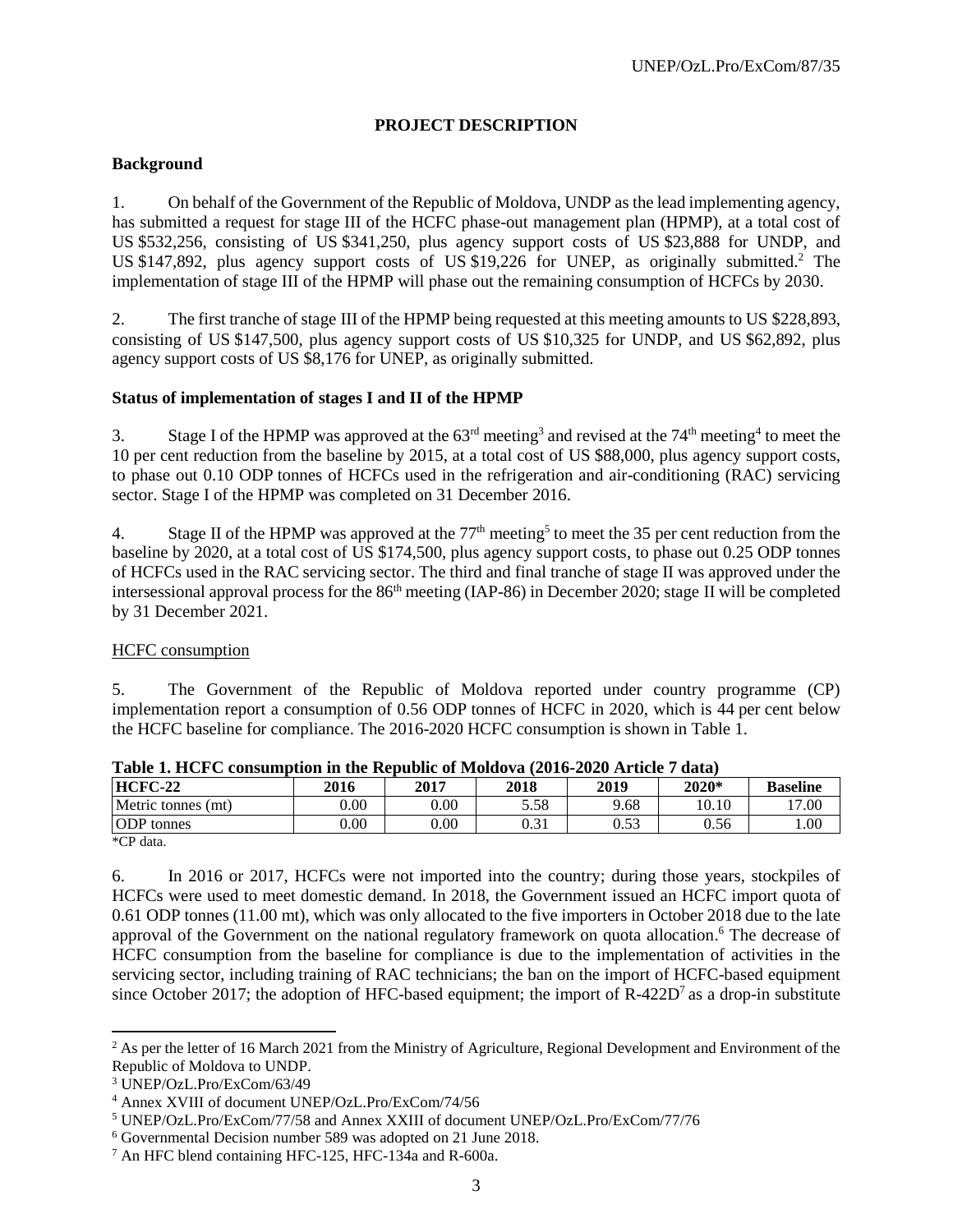for HCFC-22 (4.80 mt, 2.36 mt, and 5.85 mt were imported in 2017, 2018 and 2019, respectively); and the use of recovered HCFC-22 for servicing.

# *CP implementation report*

7. The Government of the Republic of Moldova reported HCFC sector consumption data under the 2019 CP implementation report which is consistent with the data reported under Article 7 of the Montreal Protocol.

# *Verification report*

8. The verification process for the period 2015 to 2020 was completed in May 2021; the verifier through a letter dated 27 May 2021, confirmed that the Government of the Republic of Moldova is implementing a licensing and quota system for HCFC imports and exports that ensures the country's compliance with the control targets set in the Agreement with the Executive Committee, and that the total consumption of HCFCs reported under Article 7 of the Montreal Protocol for the period 2015 to 2019 was correct (as shown in Table 1 above) and lower than the control targets for those years. Article 7 data for 2020 will be submitted by the Government by the end of June 2021. The verifier recommended *inter alia* consultations with the customs authorities on the use of the correct Harmonized System codes for recording HCFC imports, ensuring that quotas issued for a specific calendar year expire by the end of that year, and greater coordination with exporting countries for ensuring that trade of HCFCs is monitored and controlled. These recommendations would be implemented during stages II and III.

# Status of progress and disbursement

# *Legal framework*

9. The national regulatory framework on quota allocation has been in place since 21 June 2018. The Governmental Decision number 589 outlines the legal aspects regarding the organization of work of the National Commission hosted by the Ministry of Agriculture, Regional Development and Environment, which reviews and controls the annual import quota allocation for HCFCs. The Government has approved the action plan of the HPMP covering the period 2016-2040, and the National Commission has approved annual import quotas below the Montreal Protocol targets as follows: 0.54 ODP tonnes for 2021, 0.48 ODP tonnes for 2022, 0.42 ODP tonnes for 2023, 0.36 ODP tonnes for 2024, and 0.30 ODP tonnes for 2025.

10. On 20 July 2020, the Government of the Republic of Moldova approved the draft law for the Accession to the Kigali Amendment, which has been submitted to Parliament for approval. Due to delays resulting from the COVID-19 pandemic, the ratification of the Kigali Amendment is expected in early 2022.

# *Refrigeration servicing sector*

11. During the implementation of stage II, regulations to ban imports of equipment containing HCFCs were adopted on 27 October 2017; HCFC quotas were issued to importers; an e-based system for monitoring HCFC imports and exports was designed and is under advanced stages of finalisation; 60 customs and enforcement officers were trained and 92 RAC technicians were trained and certified and relevant training curriculum and guides were updated. The remaining activities under stage II under current implementation include: awareness raising activities relating to low-global-warming-potential (GWP) alternative refrigerants to replace HCFCs in commercial refrigeration, training and capacity building of servicing technicians and enforcement officers, finalisation of e-based data reporting system for HCFCs, and monitoring of HPMP implementation.

12. Two demonstration projects for using  $CO<sub>2</sub>$ -based technology in the commercial refrigeration sector were completed and operational as of July 2020, and the results and lessons learned are being disseminated.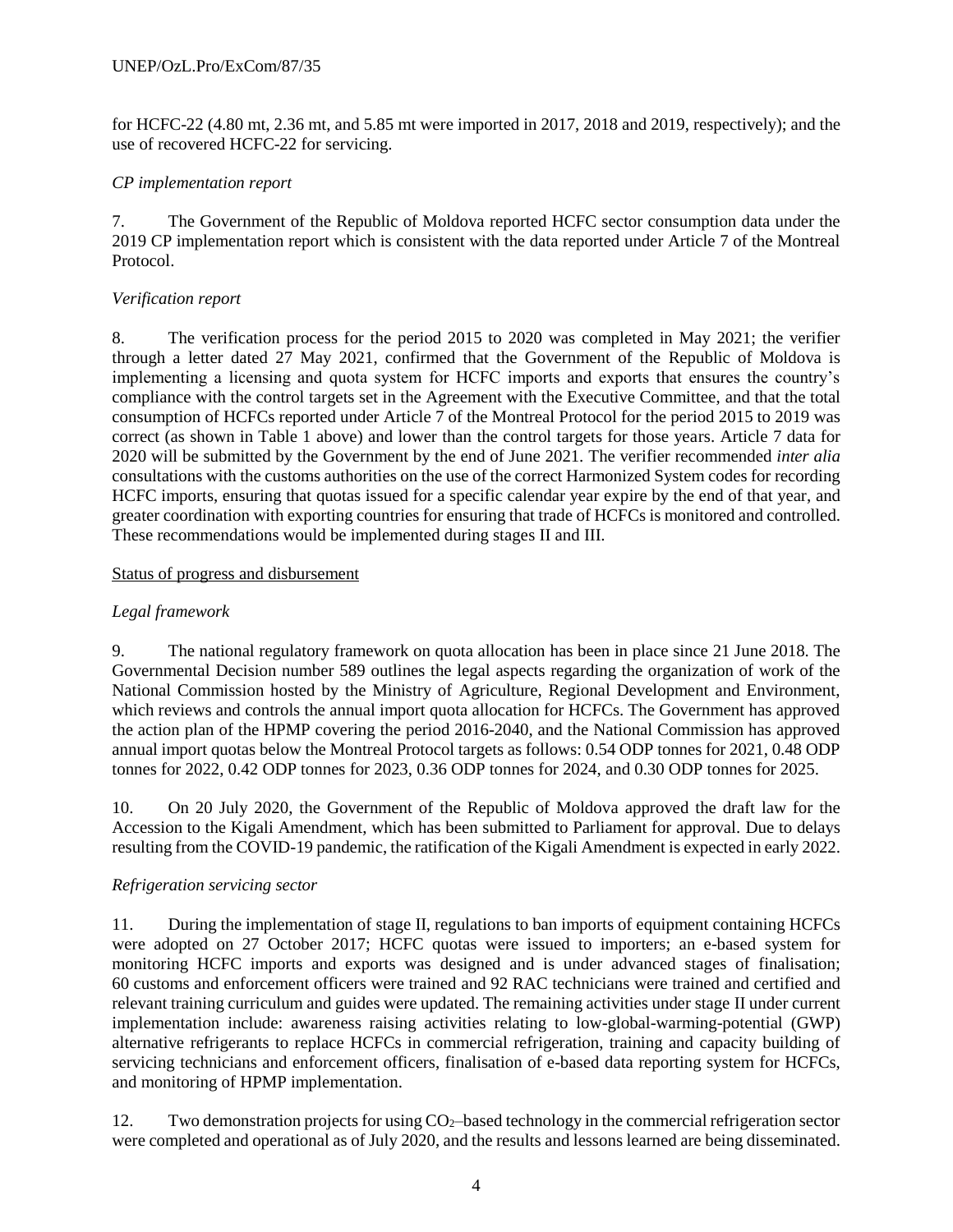The projects resulted in practical experience with  $CO<sub>2</sub>$ —based technology for both the retail and warehouse commercial refrigeration sub-sectors, including demonstration of the capital costs required, applicability of the technology and performance of the equipment, and potential operational savings that could be achieved. As a result of the project, the largest national retailer, Linella, with over 100 supermarkets throughout the country, has expressed interest in applying  $CO<sub>2</sub>$ -based technology.

## Level of fund disbursement

13. As of March 2021, of the total funds of US \$174,500 approved (US \$122,300 for UNDP and US \$52,200 for UNEP), US \$151,161 had been disbursed (US \$120,650 for UNDP and US \$30,511 for UNEP), and US \$1,642 has been returned at the 86<sup>th</sup> meeting. The balance of US \$21,697 will be disbursed in 2021.

## **Stage III of the HPMP**

## Remaining consumption eligible for funding

14. After deducting 0.1 ODP tonnes of HCFCs associated with stage I of the HPMP, and 0.25 ODP tonnes associated with stage II, the remaining consumption eligible for funding in stage III amounts to 0.65 ODP tonnes.

## Sector distribution of HCFCs

15. There are approximately 550 technicians and 150 workshops consuming HCFC-22 to service residential air-conditioners, and commercial, industrial and transport refrigeration equipment as shown in Table 2. HCFC-22 represents 6.1 per cent of the refrigerants used in the servicing sector, and the other main refrigerants consumed included HFC-134a, R-404A, R-507A and R-507C.

| <b>Sector/Applications</b> | <b>Number of units</b> | Average<br>refrigerant<br>charge (kg/unit) | Average service<br>charge $(\% )$ | Total (mt) |
|----------------------------|------------------------|--------------------------------------------|-----------------------------------|------------|
| Residential AC             | 4,465                  | 1.0                                        | 5.0                               | 0.23       |
| Commercial refrigeration   | 4,660                  | 5.2                                        | 14.9                              | 3.60       |
| Industrial refrigeration   | 434                    | 89.7                                       | 15.1                              | 5.88       |
| Transport refrigeration    | 363                    | 7.0                                        | 15.6                              | 0.40       |
| <b>Total</b>               | 9,922                  | n/a                                        | n/a                               | 10.11      |

#### **Table 2. Sectoral distribution of HCFC-22 in the Republic of Moldova in 2020**

Phase-out strategy in stage III of the HPMP

16. Stage III of the HPMP will follow the Montreal Protocol schedule. It has been designed based on the experience gained during the implementation of the previous stages and will focus on strengthening regulations and their enforcement for harmonization with European Union (EU) legislations and achieving compliance with the HPMP targets; training and capacity building of service technicians, recovery and reclamation of HCFCs and an end-user incentive programme for adoption of low-GWP refrigerants in commercial and industrial refrigeration applications; and awareness and information outreach for adoption of HCFC-free low-GWP refrigerants in different RAC applications and increasing general awareness on ozone layer protection.

#### Proposed activities in stage III of the HPMP

17. Stage III proposes the following activities: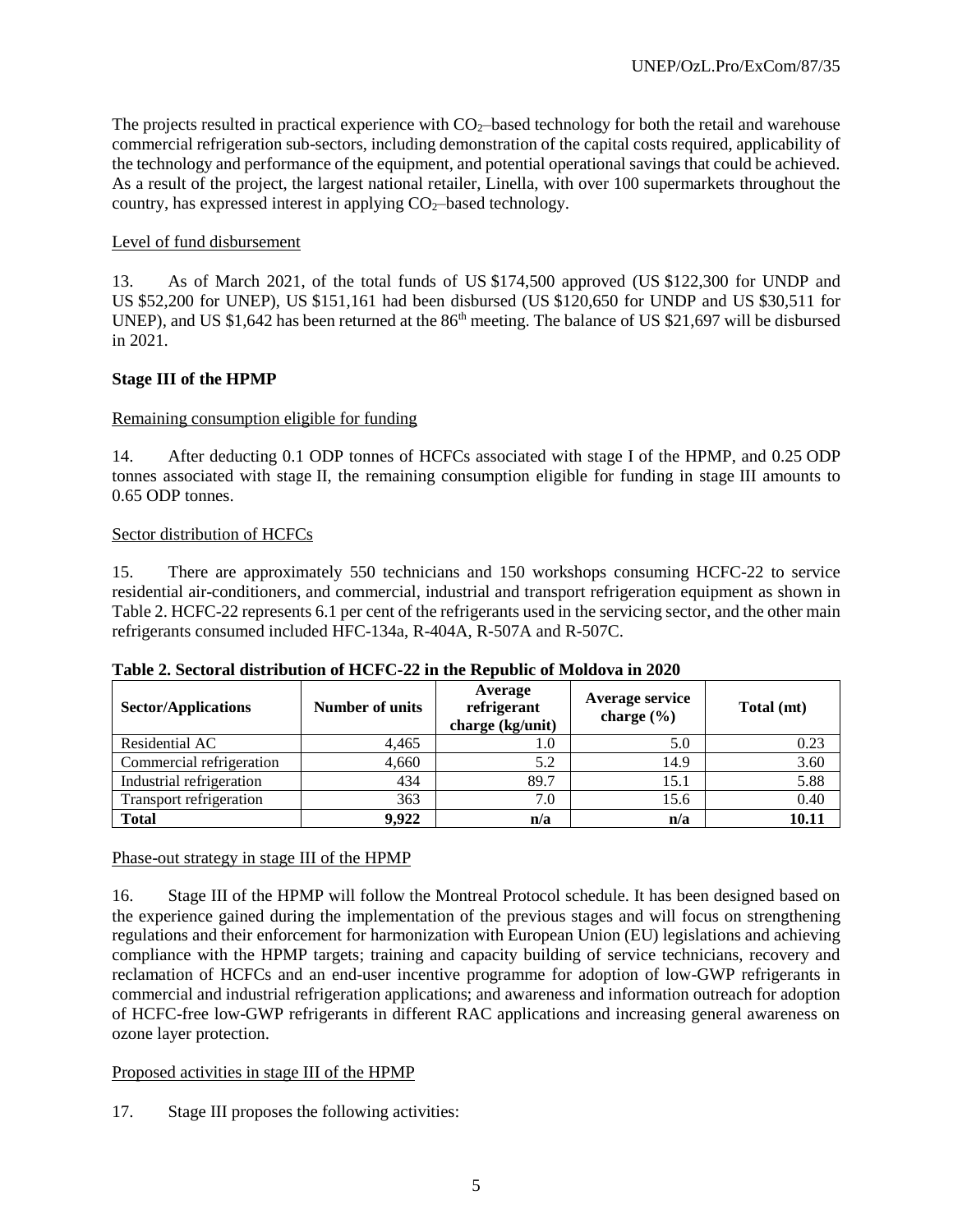- (a) *Legal and regulatory measures*: New legislation and regulatory measures for implementation of HCFC quota system and harmonisation of national regulations with EU legislations including European Commission regulation 1005/2009, EU regulation 517/2014 and 2015/2067 on minimum requirements and the conditions for mutual recognition for the certification of servicing technicians; feasibility study on economic instruments to discourage use of HCFC-22 in equipment and financing schemes for adopting low-GWP alternatives, including stakeholder consultation; web-based electronic reporting and licensing system for HCFCs, including organization of trainings for importers, distribution companies selling refrigerants in the market, end-users and public institutions (i.e., the Ministry of Agriculture, Regional Development and Environment (MoARDE)) (UNEP) (US \$29,892);
- (b) *Capacity building of customs and enforcement officers*: Updating training curricula and training materials for customs and enforcement officers; four training workshops for 80 customs and enforcement officers on enforcement of regulations for controlling and monitoring HCFCs; and third edition of the "Handbook for Customs and Enforcement Officers" (UNEP) (US \$20,000);
- (c) *Capacity building of refrigeration technicians and environmental inspectors*: Training of one national expert trainer on safe use of alternative low-GWP technologies; updating training curricula and printing of training materials for refrigeration technicians and environmental inspectors; eight training workshops and certification of 120 refrigeration technicians on good service practices and safe use of HCFC-free low-GWP alternatives; four training workshops for a total of 80 environmental inspectors on inspection to control leakage of large HCFC-based refrigeration equipment (UNEP) (US \$52,000);
- (d) *Equipment support for leak detection for environmental inspectors:* Supply of 40 basic sets of electronic leak detectors to the Inspectorate for Environment Protection Territorial Agencies and Inspections for inspection of leakage in large capacity RAC equipment (UNDP) (US \$10,000);
- (e) *Recovery, recycling, and reclamation (RRR) programme*: Recruitment of a consultant for design of specifications of RRR equipment, procurement support and development of guidelines for the RRR scheme, procedures and steps for equipment registration and leak checks for service technicians and equipment owners/operators for training and adoption by the technicians and equipment owners/operators; an incentive system on low-GWP technologies for replacement of existing HCFC-based equipment; procurement of RRR equipment (e.g., reclamation machine, cylinders, vacuum pumps, recovery machines); implementation of two training workshops for service technicians/equipment owners/operators/importers, to introduce the guidelines for the RRR scheme and raise awareness on the incentive system on replacement of HCFCs in old equipment with low-GWP technologies (UNDP) (US \$43,500);
- (f) *Development and implementation of equipment incentive programme for the adoption of low-GWP technologies*: Recruitment of national consultant(s) to provide technical and consultative expertise related to the incentive programme for scaling up the  $CO<sub>2</sub>$ technology in the supermarket and cold storage sector and on the new technologies demonstration programme on natural refrigerant technologies (e.g., HC-based, ammonia); assembly of at least two commercial installations based on hydrocarbon-refrigerants (i.e., HC-290 or HC-1270) and at least two industrial installation based on ammonia (R-717), including the procurement of components (e.g., remote operation control, recording of operational parameters such as cooling performance, overall equipment energy consumption); implementation of five awareness workshops on the incentive programme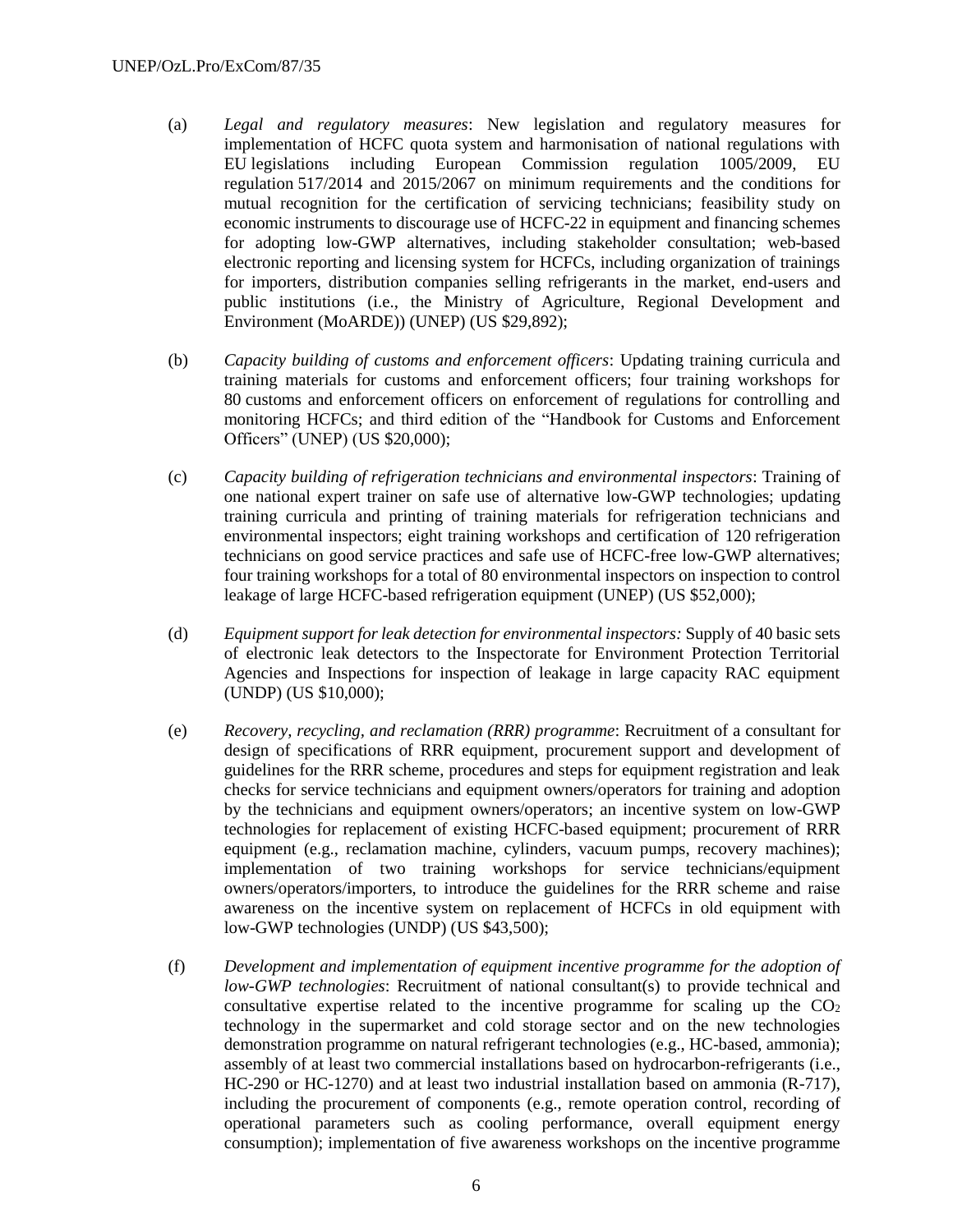for scaling up the  $CO<sub>2</sub>$  technology and on the demonstration programme on natural refrigerants; an awareness programme for scaling up of adoption of the technologies after implementation and one terminal workshop on dissemination of results achieved (UNDP) (US \$287,750);

- (g) *Strengthening the Public Association of Refrigeration Technicians*: Development of materials to raise awareness on HCFC-free low-GWP alternatives; and holding three technology roundtables to promote adoption of HCFC alternative technologies (UNEP) (US \$18,000); and
- (h) *Technical capacity development measures for adoption of low-GWP refrigerants and awareness and information outreach*: Feasibility study on district heating and cooling including stakeholder consultation; feasibility study on passive cooling including stakeholder consultation; cooperation with the State Hydrometeorological Service on ultraviolet (UV) radiation index (UNEP) (US \$17,000).

#### *Project implementation and monitoring*

18. The system established under stage II of the HPMP will continue into stage III, where the national ozone unit (NOU), UNDP and UNEP monitor activities, report progress, and work with stakeholders to phase out HCFCs. The cost of those activities amounts to US \$11,000 for UNEP for stage III.

#### *Gender policy implementation*

19. Stage III of the HPMP has been developed with women participation in line with decision 84/92(d), 8 and based on the study that was undertaken during stage II to map gender roles and look for opportunities to improve the gender balance in the RAC servicing sector and assess ways to encourage and maximize the participation of female practitioners (e.g., consultants, supervisors, experts, trainers and trainees) in different activities including RAC servicing training courses and workshops and other capacity-building activities at all levels. There are approximately 150 female customs and enforcement officers working in the country. In addition, the NOU would monitor and report gender disaggregated data on project activities, introduce gender sensitive language in communication, business operations and recruitment process, and compare women involvement in different activities against the targets.

#### Total cost of stage III of the HPMP

 $\overline{\phantom{a}}$ 

20. The total cost of stage III of the HPMP for the Republic of Moldova has been estimated at US \$489,142 (plus agency support costs), as originally submitted, for achieving 67.5 per cent reduction from its HCFC baseline consumption by 2025 and 100 per cent by 2030. The proposed activities and cost breakdown are summarized in Table 3.

| Table of Total Cost of stage 111 of the 111 mil. for the Itepablic of mondo (a submitted |             |              |  |  |  |  |  |  |
|------------------------------------------------------------------------------------------|-------------|--------------|--|--|--|--|--|--|
| <b>Activity</b>                                                                          | Agency      | Cost (US \$) |  |  |  |  |  |  |
| Legal and regulatory measures                                                            | <b>UNEP</b> | 29,892       |  |  |  |  |  |  |
| Capacity building of customs and enforcement officers                                    | <b>UNEP</b> | 20,000       |  |  |  |  |  |  |
| Capacity building of refrigeration technicians and environmental inspectors              | <b>UNEP</b> | 52,000       |  |  |  |  |  |  |
| Equipment support for leak detection for environmental inspectors                        | <b>UNDP</b> | 10,000       |  |  |  |  |  |  |
| Recovery, recycling and reclamation programme                                            | <b>UNDP</b> | 43,500       |  |  |  |  |  |  |
| Development and implementation of equipment incentive programme for                      | <b>UNDP</b> | 287,750      |  |  |  |  |  |  |
| the adoption of low-GWP technologies                                                     |             |              |  |  |  |  |  |  |
| Strengthening the Public Association of Refrigeration Technicians                        | <b>UNEP</b> | 18.000       |  |  |  |  |  |  |

**Table 3. Total cost of stage III of the HPMP for the Republic of Moldova as submitted**

<sup>&</sup>lt;sup>8</sup> Decision 84/92(d) requested bilateral and implementing agencies to apply the operational policy on gender mainstreaming throughout the project cycle.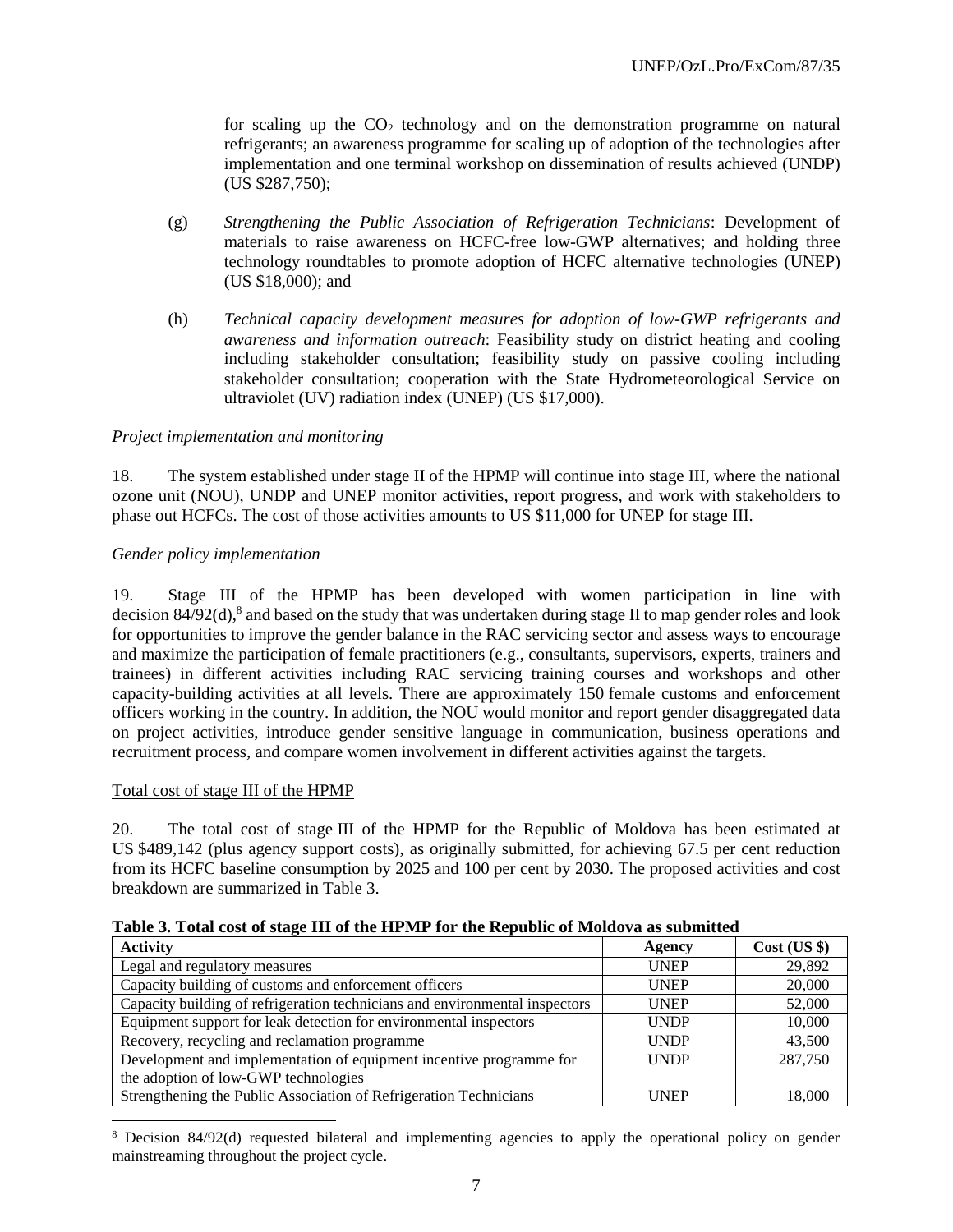| <b>Activity</b>                                                 | Agency        | Cost (US \$) |
|-----------------------------------------------------------------|---------------|--------------|
| Technical capacity development measures for adoption of low-GWP | <b>UNEP</b>   | 17,000       |
| refrigerants and awareness and information outreach             |               |              |
| Monitoring and reporting                                        | UNDP and UNEP | 11.000       |
| <b>Total</b>                                                    |               | 489,142      |

Activities planned for the first tranche of stage III

21. The first funding tranche of stage III of the HPMP, at the total amount of US \$210,392, will be implemented between July 2021 and December 2024 and will include the following activities:

- (a) *Legal and regulatory measures*: Drafting and issuing new legislation and regulatory measures for harmonising with the EU regulations mentioned above; feasibility study on economic instruments and financing schemes for adopting low-GWP alternatives, including stakeholder consultation; establishing a web-based electronic reporting and licensing system for HCFCs, including training for importers, distribution companies selling refrigerants in the market, end-users and public institutions (i.e., MoARDE) (UNEP) (US \$22,392);
- (b) *Capacity building for customs and enforcement officers*: Updating training curriculum and training materials for customs and enforcement officers; one training workshop for 20 customs and enforcement officers on controlling and monitoring HCFC imports (UNEP) (US \$4,000);
- (c) *Capacity building for refrigeration technicians and environmental inspectors*: Updating training curricula and printing of training materials for refrigeration technicians and environment inspectors; two training workshops and certification of 30 refrigeration technicians on good service practices; and one training workshop for 20 environmental inspectors on inspection of HCFC leaks in commercial and industrial refrigeration equipment (UNEP) (US \$10,500);
- (d) *Equipment support for leak detection for environmental inspectors*: Supply of 40 basic sets of electronic leak detectors to the Inspectorate for Environment Protection Territorial Agencies and Inspections (UNDP) (US \$10,000);
- (e) *Recovery, recycling, and reclamation programme:* Recruitment of a consultant to provide technical expertise on RRR activities, including guidelines for checking RAC equipment during recovery and procedures to be followed; procurement of RRR equipment (e.g., reclamation units, vacuum pumps, refrigerant cylinders, other tools for recovery, recycling and reclamation); two training workshops for service technicians/equipment owners/operators/importers, to introduce the guidelines developed for the RRR scheme and raise awareness on the incentive system on replacement of HCFCs in old equipment with low-GWP technologies (UNDP) (US \$43,500);
- (f) *Development and implementation of equipment incentive programme for the adoption of low-GWP technologies*: Recruitment of national consultant(s) to provide technical and consultative expertise related to the incentive programme for scaling up the  $CO<sub>2</sub>$ technology in the supermarket and cold storage sector and on the new technologies demonstration programme on natural refrigerants (e.g., HCs, ammonia); import of components and assembly of two commercial installations on hydrocarbons (HC-290 or HC-1270) and two industrial installation on ammonia (R-717) (required components, remote operation control, recording of operational parameters); one awareness workshop on the incentive programme for scaling up of the technologies (UNDP) (US \$94,000);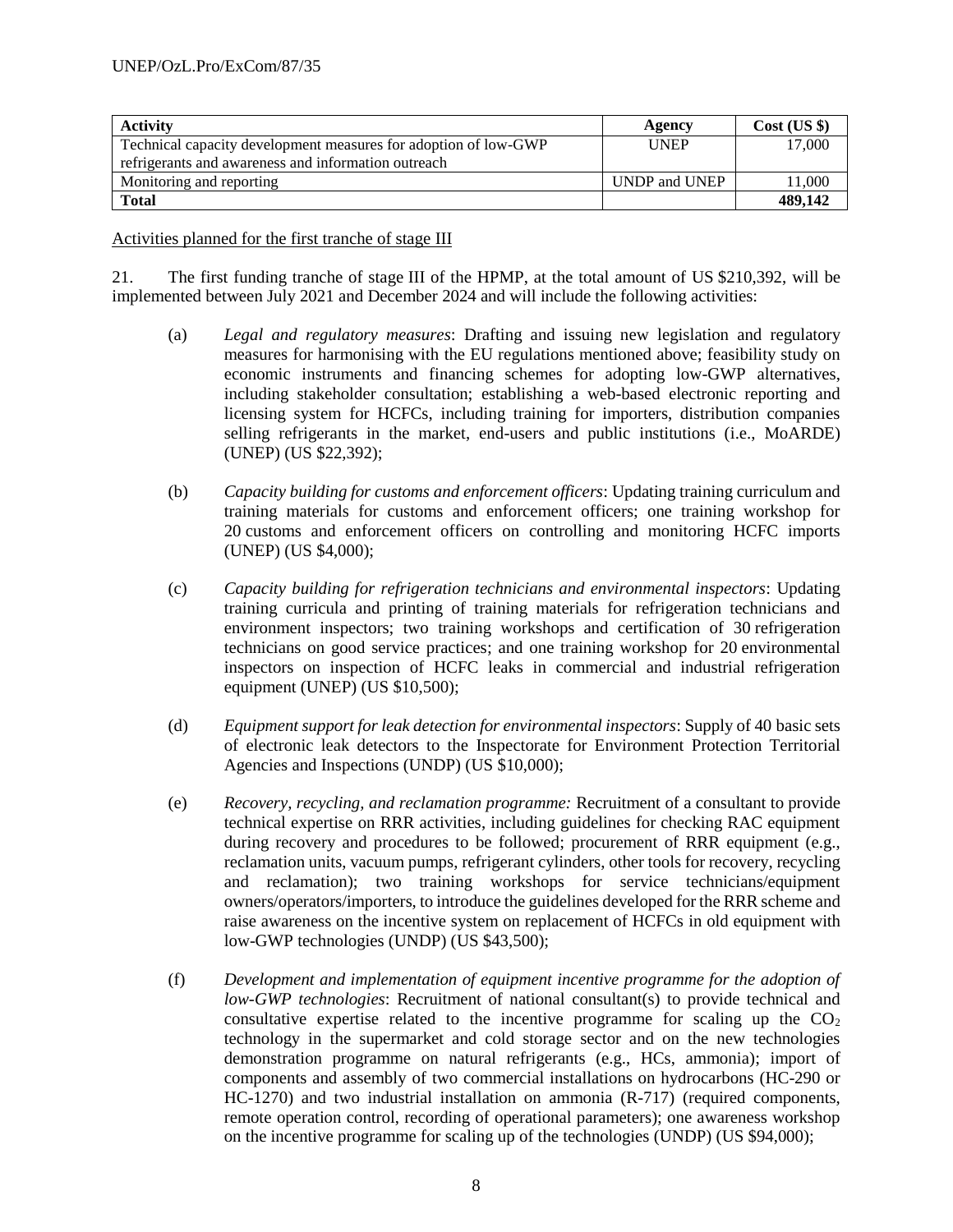- (g) *Strengthening the Public Association of the Refrigeration Technicians*: Develop and publish awareness raising materials on HPMP implementation and low-GWP alternative technologies to HCFCs to be disseminated by the Public Association of the Refrigeration Technicians during its awareness raising events for members; one technology roundtables/exhibition booth on different HCFC-free alternatives (technology awareness and information campaigns) organized with the support of Public Association of the Refrigeration Technicians, in cooperation with service sector enterprises, technical institutions training service technicians, regulatory institutions dealing with service enterprises and end-users (UNEP) (US \$6,000);
- (h) *Technical capacity development measures for adoption of low-GWP refrigerants and awareness and information outreach*: Feasibility study on district heating and cooling including stakeholder consultation; feasibility study on passive cooling including stakeholder consultation; cooperation with the State Hydrometeorological Service on UV radiation index (UNEP) (US\$17,000); and
- (i) *Coordination, management and monitoring* (UNEP) (US \$3,000): Project management, monitoring and reporting budgets on staff/consultant component.

# **SECRETARIAT'S COMMENTS AND RECOMMENDATION**

# **COMMENTS**

22. The Secretariat reviewed stage III of the HPMP in light of stage II, the policies and guidelines of the Multilateral Fund, including the criteria for funding HCFC phase-out in the consumption sector for stage III of HPMPs (decision 74/50), and the 2021-2023 business plan of the Multilateral Fund.

## Overarching strategy

l

23. The Government of the Republic of Moldova proposes to meet the 100 per cent reduction of its HCFC baseline consumption by 2030, and to maintain a maximum annual consumption of HCFC in the period of 2030 to 2040 consistent with Article 5, paragraph 8 ter(e)(i) of the Montreal Protocol.<sup>9</sup> To achieve the above targets, the Government would continue strengthening implementation of regulations to control supply of HCFCs, strictly enforce regulations to prohibit import of HCFC-based RAC equipment, undertake capacity building and training of refrigeration technicians and the refrigeration association, implement recovery and reclamation programme for HCFCs and implement awareness and outreach programmes for the adoption of low-GWP alternatives; the Government has also indicated that it expects to maintain consumption well below the stage III targets for the period 2022 to 2030.

24. In line with the Executive Committee's decision on this matter at the IAP-86, to allow for consideration of the final tranche of its HPMP, the Government of the Republic of Moldova agreed to submit a detailed description of the regulatory and policy framework in place to implement measures to ensure that HCFC consumption was in compliance with paragraph 8 ter(e)(i) of Article 5 of the Montreal Protocol for the 2030-2040 period, and the expected annual HCFC consumption in the Republic of Moldova for the 2030-2040 period.

25. The Government has issued quota for 2021 for 0.54 ODP tonnes to five importers, which is below the Montreal Protocol control targets and the maximum allowable consumption.

<sup>9</sup> HCFC consumption may exceed zero in any year so long as the sum of its calculated levels of consumption over the ten-year period from 1 January 2030 to 1 January 2040 divided by 10, does not exceed 2.5 per cent of the HCFC baseline.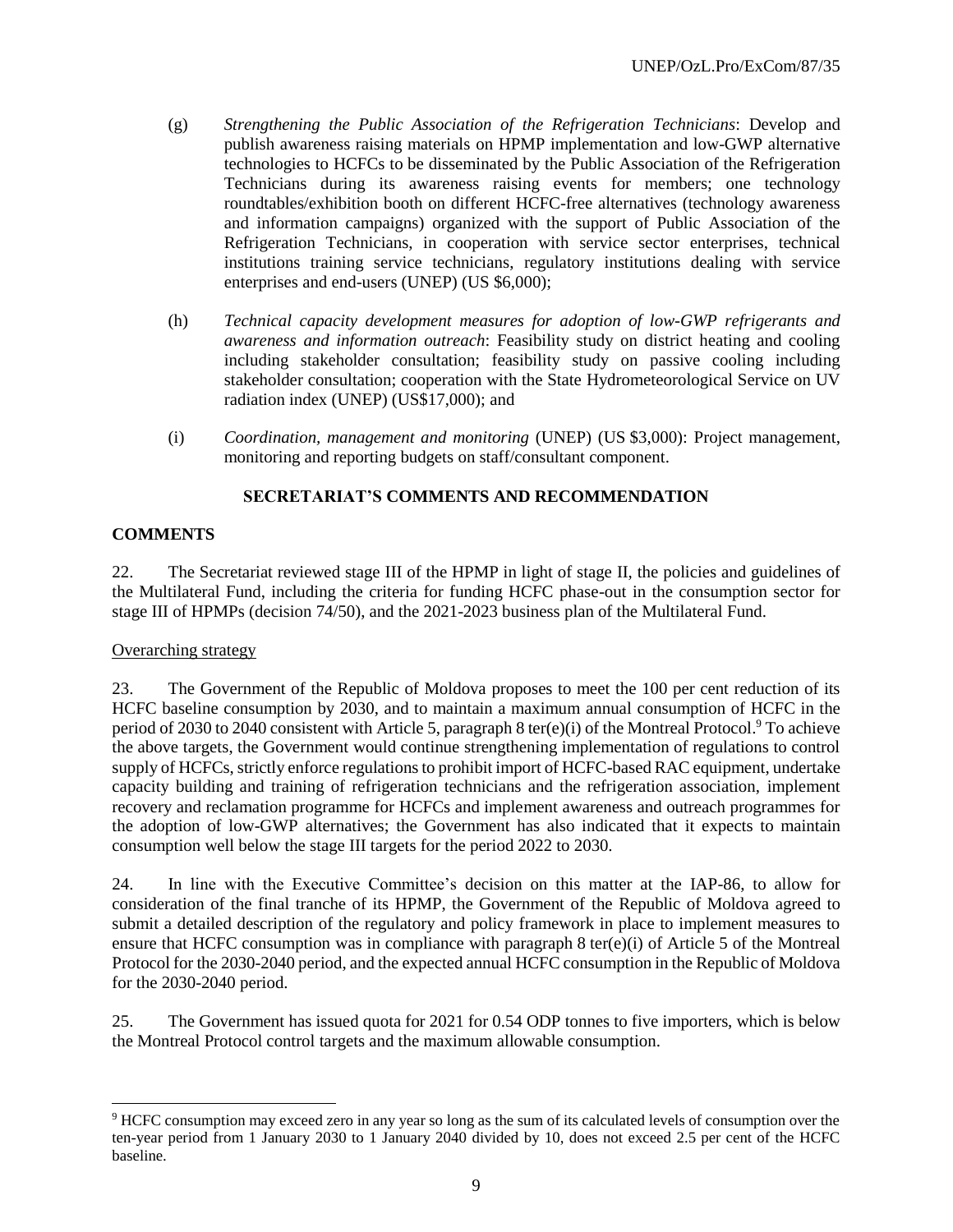26. The Secretariat discussed with UNDP on the consumption targets for 2021 to 2025 noting that the quota issued for 2021 of 0.54 ODP tonnes is lower than Montreal Protocol target for that year (0.65 ODP tonnes). After consultation, the Government agreed to revise its target for the period from 2021 to 2024 to 0.65 ODP tonnes, 0.58 ODP tonnes, 0.50 ODP tonnes and 0.53 ODP tonnes, respectively, as it would prefer to have a "safety stock" above its quota levels for those years.

## Technical and cost-related issues

27. The Secretariat requested additional clarifications from UNEP on the technical studies relating to passive cooling and district cooling noting that they may not result in direct impact on HCFC phase-out given the very low levels of HCFC consumption in air-conditioning equipment in the country. UNEP explained that passive cooling study would result in better practices for installation, operations and maintenance of cooling equipment in the commercial refrigeration sector that consumes 35.6 per cent of HCFC-22; the study would assist users in understanding measures that would reduce cooling demand of equipment, result in reduction in leakage and energy use and facilitate adoption of environment friendly alternative refrigerants in these applications at lower capital and operating costs. After detailed discussions, UNEP agreed to restructure this project component to include the study that would assist the HCFC users in the refrigeration sector in adopting cost-effective low-GWP technologies while replacing HCFC-based equipment in commercial refrigeration applications; and remove the component relating to district cooling. The restructuring of the project resulted in savings amounting to US \$7,000 that would be used for an additional technology roundtable for promoting adoption of low-GWP alternatives to HCFCs in the RAC sector and for the development of additional awareness and outreach materials.

28. Upon a request for clarification on the RRR programme, UNDP explained that the Republic of Moldova has enforced Law 852 that prohibits emissions of refrigerants and mandates recovery of refrigerants while servicing RAC equipment; the proposed RRR programme would help in strengthening implementation of this regulation and facilitate removal of impurities in the recovered HCFC refrigerants. With the price of HCFC-22 at over US \$17, continued decrease in supply of HCFC-22, and a supportive regulatory mechanism for promoting recovery and reclamation of refrigerant, this project is expected to result in maximising recovery and reclamation of HCFC-22. UNDP explained that the incentive system that would be designed would result in replacement of old HCFC-based equipment, mainly commercial and industrial refrigeration equipment, with low-GWP alternative technologies and during such replacement, HCFC refrigerants would be recovered and reclaimed.

29. With regard to the end-user incentive projects, UNDP explained that these projects would help the end-users to progressively adopt low-GWP alternatives; it would be supported by the trend in adopting technology practices of the EU and by the ratification of the Kigali Amendment expected by early 2022 which would result in additional controls on adoption of HFC-based technologies; furthermore, training, capacity building and certification of technicians would support safe adoption of these technologies. The Secretariat noted that the information provided in the submission did not fully conform with the requirements of decision 84/84(b) and (c) (i.e., no information on refrigeration capacity and technical specifications; specific domestic policy and regulations for scaling up adoption of the proposed technologies; and number of end-users adopting the proposed technology including the methodology for the estimates). Without this information, the Secretariat was unable to assess the eligibility of the project component. Following the discussions, UNDP agreed to undertake a detailed assessment of the end-user incentive projects to ensure all relevant information would be provided when the project component will be submitted; in the absence of that information, UNDP would submit the project with a revised set of activities.

30. During the review process, UNDP, in consultation with the Government, agreed to remove the study on district cooling and restructure the study on passive cooling to assist HCFC users in adopting cost-effective low-GWP refrigerant-based technologies; include additional information outreach programmes and one additional roundtable for adoption of low-GWP refrigerants in RAC equipment; and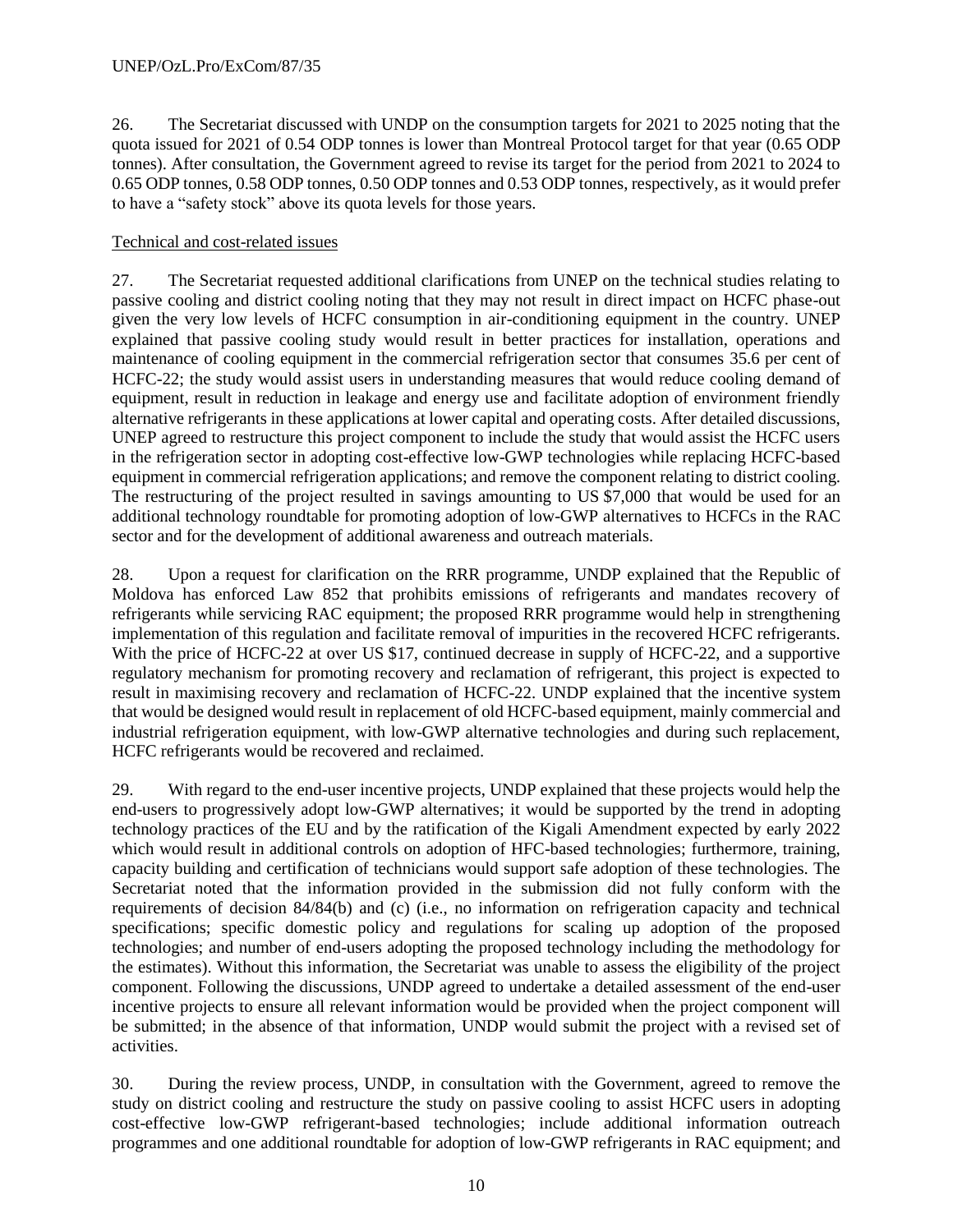rationalize the costs of some items (the RRR programme and the incentive programme for the adoption of low-GWP technologies.

31. The revised funding distribution for the different components, as agreed with UNDP, is given in Table 4.

| <b>Activity</b>                                          | <b>Agency</b>   | Original<br>$(US \$ | <b>Revised</b><br>(US \$) |
|----------------------------------------------------------|-----------------|---------------------|---------------------------|
| Legal and regulatory measures                            | <b>UNEP</b>     | 29,892              | 29,000                    |
| Capacity building of customs and enforcement officers    | <b>UNEP</b>     | 20,000              | 20,000                    |
| building of refrigeration technicians<br>Capacity<br>and | <b>UNEP</b>     | 52,000              | 52,000                    |
| environmental inspectors                                 |                 |                     |                           |
| Equipment support for leak detection for environmental   | <b>UNDP</b>     | 10,000              | 10,000                    |
| inspectors                                               |                 |                     |                           |
| Recovery, recycling and reclamation programme            | <b>UNDP</b>     | 43,500              | 45,000                    |
| Development and implementation of equipment incentive    | <b>UNDP</b>     | 287,750             | 286,500                   |
| programme for the adoption of low-GWP technologies       |                 |                     |                           |
| Strengthening the Public Association of Refrigeration    | <b>UNEP</b>     | 18,000              | 24,000                    |
| Technicians                                              |                 |                     |                           |
| Technical capacity development measures for adoption of  | <b>UNEP</b>     | 17,000              | 10,000                    |
| low-GWP refrigerants and awareness and information       |                 |                     |                           |
| outreach                                                 |                 |                     |                           |
| Monitoring and reporting                                 | <b>UNDP</b> and | 11,000              | 11,000                    |
|                                                          | <b>UNEP</b>     |                     |                           |
| <b>Total</b>                                             |                 | 489,142             | 487,500                   |

**Table 4. Revised cost allocation by activity of stage III of the HPMP for the Republic of Moldova**

32. Keeping in view the activity revisions and expected timelines for the implementation of the project components, the tranche distribution for stage III of the HPMP was adjusted as shown in Table 5.

|                 |  |  | Table 5. Original and revised tranche distribution for stage III of the HPMP for the Republic of |  |  |  |  |  |
|-----------------|--|--|--------------------------------------------------------------------------------------------------|--|--|--|--|--|
| Moldova (US \$) |  |  |                                                                                                  |  |  |  |  |  |

| <b>Funding by agency</b>  | 2021    | 2024    | 2027   | 2030   | <b>Total</b> |
|---------------------------|---------|---------|--------|--------|--------------|
| As submitted              |         |         |        |        |              |
| <b>UNDP</b>               | 147,500 | 124,500 | 33,500 | 35,750 | 341,250      |
| <b>UNEP</b>               | 62,892  | 47,000  | 23,500 | 14,500 | 147,892      |
| <b>Total as submitted</b> | 210,392 | 171,500 | 57,000 | 50,250 | 489,142      |
| <b>Revised</b>            |         |         |        |        |              |
| <b>UNDP</b>               | 71,500  | 169,000 | 72,500 | 28,500 | 341,500      |
| <b>UNEP</b>               | 55,000  | 47,000  | 23,500 | 20,500 | 146,000      |
| <b>Total as revised</b>   | 126,500 | 216,000 | 96,000 | 49,000 | 487,500      |

Activities planned for the first tranche

33. The funding for the first tranche was revised as per Table 5 above. After discussion with UNDP, it was agreed that the different activities would be implemented until December 2023, and their funding was revised as follows:

- (a) *Legal and regulatory measures*: same activities as submitted (US \$21,500);
- (b) *Capacity building for customs and enforcement officers*: same activities as submitted (US \$4,000);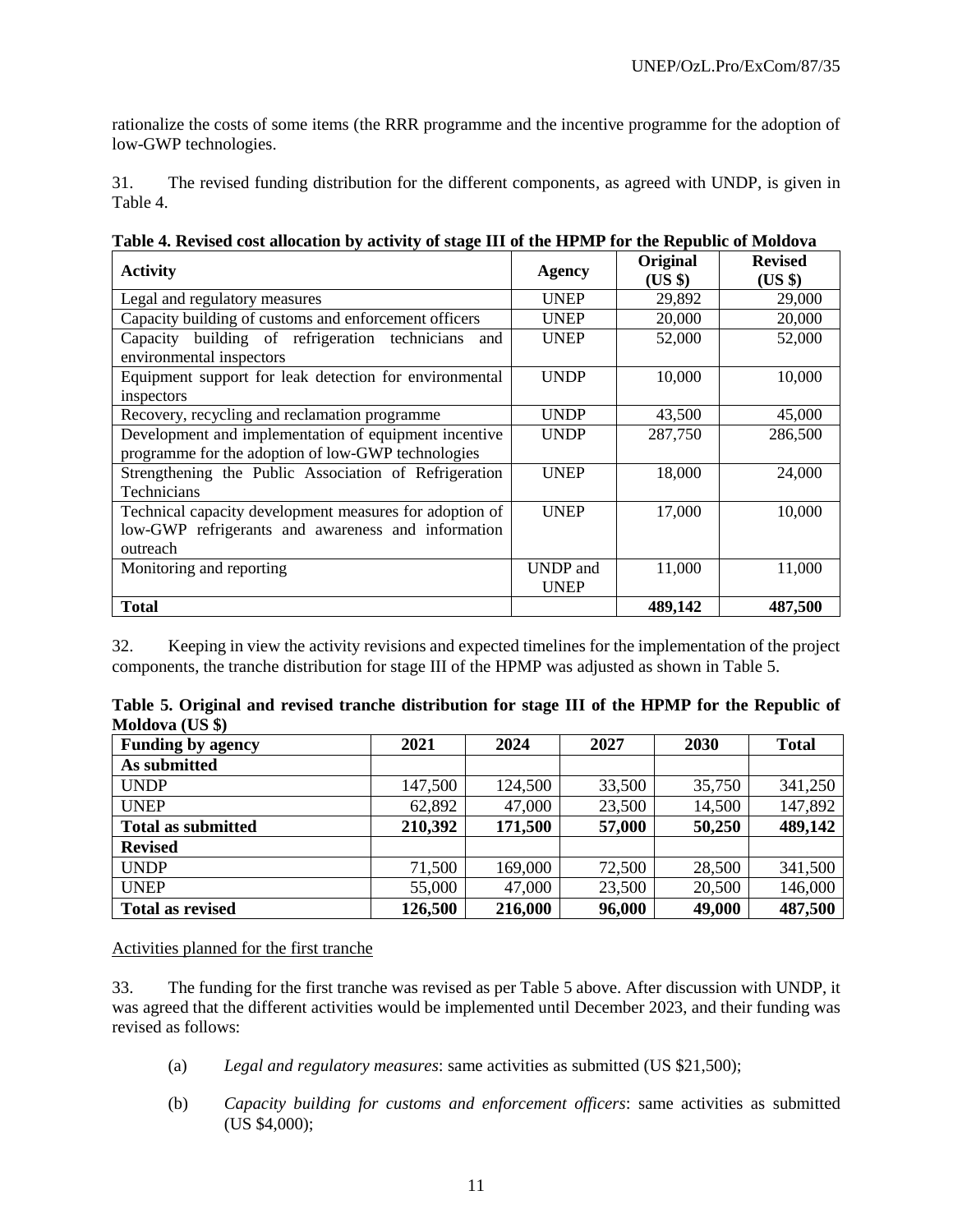- (c) *Capacity building for refrigeration technicians and environmental inspectors*: same activities as submitted (US \$10,500);
- (d) *Equipment support for leak detection for environmental inspectors*: same activities as submitted (US \$10,000);
- (e) *Recovery, recycling and reclamation programme*: same activities as submitted (US \$45,000);
- (f) *Development and implementation of equipment incentive programme for the adoption of low-GWP technologies*: Undertake a study that would identify the number of interested/eligible end-users willing to participate in the incentive programme for scaling up the low-GWP technologies in supermarket, cold storage and industrial sectors; based on results of the study, develop and implement an awareness programme for the incentive programme in respective sectors including organization of a workshop (US \$16,500);
- (g) *Strengthening the Public Association of the Refrigeration Technicians*: Updating, translation and reproduction and dissemination of technology information; one technology roundtable/exhibition booth on HCFC alternatives (technology awareness and information campaigns) organized with support of Public Association of the Refrigeration Technicians, in cooperation with service sector enterprises, technical institutions training service technicians, regulatory institutions dealing with service enterprises and end-users (US \$6,000);
- (h) *Technical capacity development measures for adoption of low-GWP refrigerants and awareness and information outreach*: Feasibility study on the benefits of improved cooling efficiency and sustainability, including stakeholder consultation; cooperation with the State Hydrometeorological Service on UV radiation index (US \$10,000); and
- (i) *Coordination, management and monitoring* (UNEP) (US \$3,000).

#### Total project cost

34. The total cost for stage III of the HPMP amounts to US \$487,500, based on decision 74/50(c)(xii).

#### Impact of the COVID-19 pandemic on HPMP implementation

35. In 2020, the COVID-19 pandemic has affected the implementation of several activities included in stage II of the HPMP. The Government of the Republic of Moldova proposes to complete the remaining activities related to the implementation of regulatory measures, finalisation of a web-based HCFC licensing system for implementation during stage III, training of service technicians and enforcement officers and information outreach on good servicing practices and safe adoption of HCFC-free alternatives, by the end of 2021 as planned. The Government would also initiate the overall project planning for stage III, consultations with stakeholders on updating regulations and implementation of licensing system; implementation of training for enforcement officers and service sector and studies for end-user incentive programme; development of awareness and information outreach materials. The plan for the first tranche of stage III has already taken into account the constraints for implementation of activities in a timely manner.

#### Impact on the climate

36. The proposed activities in the servicing sector, which include better containment of refrigerants through training and provision of equipment, will reduce the amount of HCFC-22 used for RAC servicing.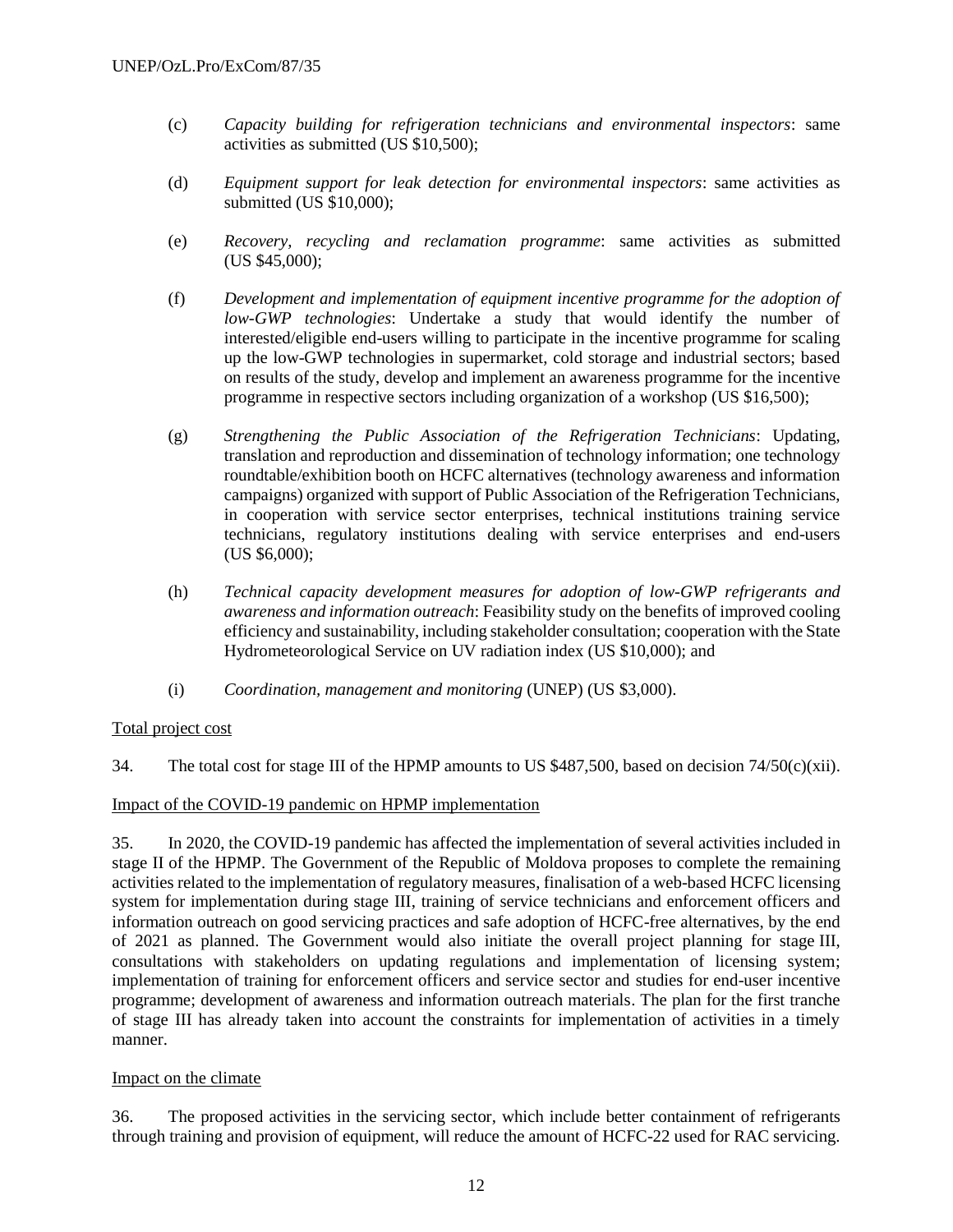Each kilogram of HCFC-22 not emitted due to better refrigeration practices results in savings of approximately 1.8 CO2-equivalent tonnes. Although a calculation of the impact on the climate was not included in the HPMP, the activities planned by the Government of Moldova, including its efforts to promote low-GWP alternative technologies and the RRR programme, indicate that the implementation of the HPMP will reduce the emission of refrigerants into the atmosphere, resulting in climate benefits.

## **Co-financing**

37. UNDP explained that at least 25 per cent co-financing would be provided for the end-user incentive programme proposed under stage III; there is no other co-financing information available on the proposed projects at this stage; and additional information relating to co-financing would be provided during future tranche implementation.

#### **2021-2023 draft business plan of the Multilateral Fund**

38. UNDP and UNEP are requesting US \$487,500, plus agency support costs, for the implementation of stage III of the HPMP for the Republic of Moldova. The total requested value of US \$138,655, including agency support costs for the period of 2021–2023, is US \$121,769 below the amount in the business plan.

#### **Draft Agreement**

39. A draft Agreement between the Government of the Republic of Moldova and the Executive Committee for the phase-out of HCFCs in stage III of the HPMP is contained in Annex I to the present document.

#### **RECOMMENDATION**

- 40. The Executive Committee may wish to consider:
	- (a) Approving, in principle, stage III of the HCFC phase-out management plan (HPMP) for the Republic of Moldova for the period from 2021 to 2030 for the complete phase-out of HCFC consumption, in the amount of US \$530,385, consisting of US \$341,500, plus agency support costs of US \$23,905 for UNDP, and US \$146,000, plus agency support costs of US \$18,980 for UNEP, on the understanding that no more funding from the Multilateral Fund would be provided for the phase-out of HCFCs;
	- (b) Noting the commitment of the Government of the Republic of Moldova to reduce HCFC consumption by 35 per cent by 2021, 42 per cent by 2022, 50 per cent by 2023, 57 per cent by 2024, and 67.5 per cent by 2025 and phase out HCFCs completely by 1 January 2030, and that HCFCs would not be imported after that date, except for those allowed for a servicing tail between 2030 and 2040 where required, consistent with the provisions of the Montreal Protocol;
	- (c) Deducting 0.65 ODP tonnes of HCFCs from the remaining HCFC consumption eligible for funding;
	- (d) Approving the draft Agreement between the Government of the Republic of Moldova and the Executive Committee for the reduction in consumption of HCFCs, in accordance with stage III of the HPMP, contained in Annex I to the present document;
	- (e) That, to allow for consideration of the final tranche of its HPMP, the Government of the Republic of Moldova should submit:
		- (i) A detailed description of the regulatory and policy framework in place to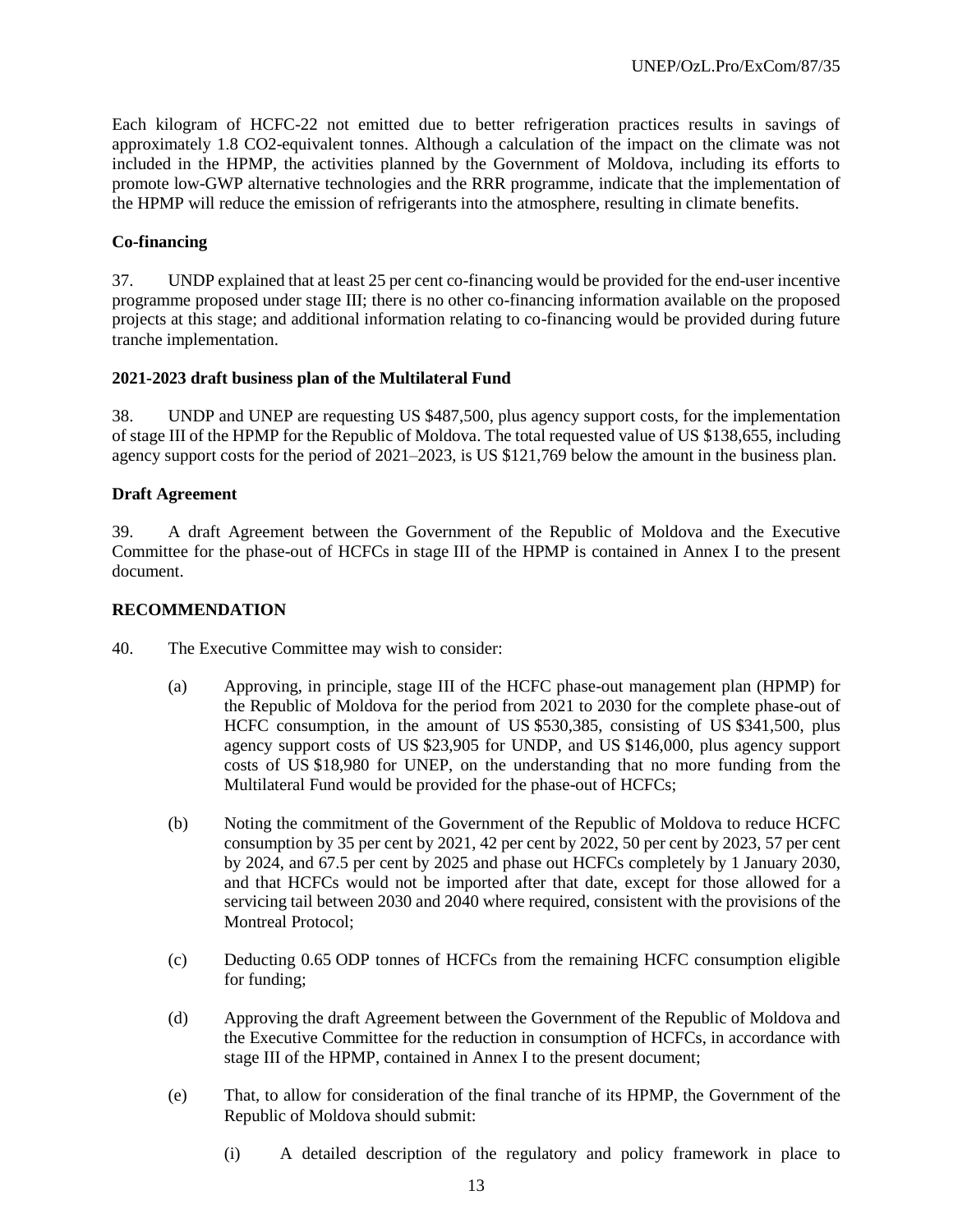implement measures to ensure that HCFC consumption was in compliance with paragraph 8 ter(e)(i) of Article 5 of the Montreal Protocol for the period 2030-2040;

- (ii) The expected annual HCFC consumption in the Republic of Moldova for the period 2030-2040; and
- (f) Approving the first tranche of stage III of the HPMP for the Republic of Moldova, and the corresponding tranche implementation plans, in the amount of US \$138,655, consisting of US \$71,500, plus agency support costs of US \$5,005 for UNDP, and US \$55,000, plus agency support costs of US \$7,150 for UNEP.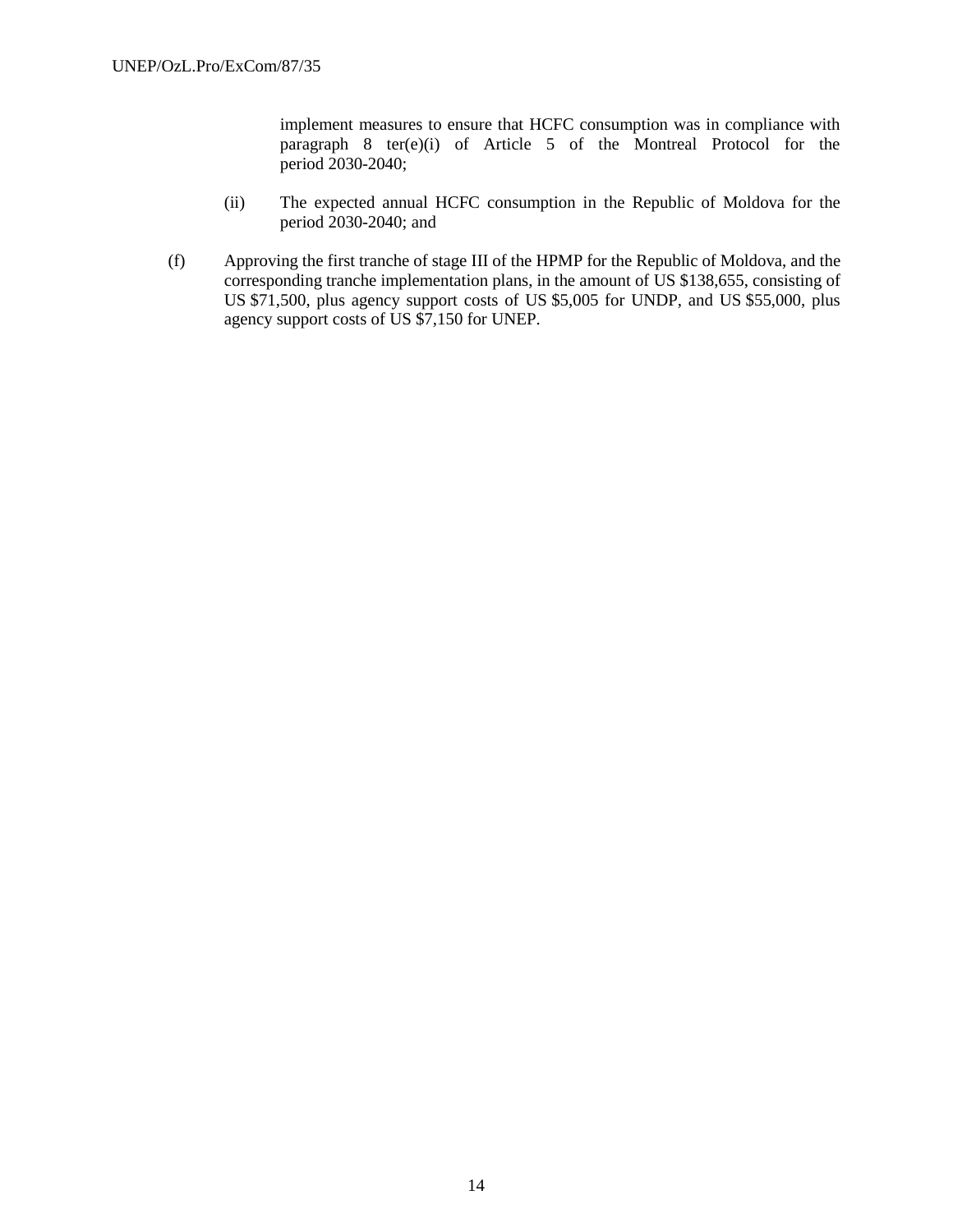#### **Annex I**

### **DRAFT AGREEMENT BETWEEN THE GOVERNMENT OF THE REPUBLIC OF MOLDOVA AND THE EXECUTIVE COMMITTEE OF THE MULTILATERAL FUND FOR THE REDUCTION IN CONSUMPTION OF HYDROCHLOROFLUOROCARBONS IN ACCORDANCE WITH STAGE III OF THE HCFC PHASE-OUT MANAGEMENT PLAN**

#### **Purpose**

1. This Agreement represents the understanding of the Government of the Republic of Moldova (the "Country") and the Executive Committee with respect to the reduction of controlled use of the ozone-depleting substances (ODS) set out in Appendix 1-A ("The Substances") to a sustained level of zero ODP tonnes by 1 January 2030 in compliance with Montreal Protocol schedule.

2. The Country agrees to meet the annual consumption limits of the Substances as set out in row 1.2 of Appendix 2-A ("The Targets, and Funding") in this Agreement as well as in the Montreal Protocol reduction schedule for all Substances mentioned in Appendix 1-A. The Country accepts that, by its acceptance of this Agreement and performance by the Executive Committee of its funding obligations described in paragraph 3, it is precluded from applying for or receiving further funding from the Multilateral Fund in respect to any consumption of the Substances that exceeds the level defined in row 1.2 of Appendix 2-A as the final reduction step under this Agreement for all of the Substances specified in Appendix 1-A, and in respect to any consumption of each of the Substances that exceeds the level defined in row 4.1.3 (remaining consumption eligible for funding).

3. Subject to compliance by the Country with its obligations set out in this Agreement, the Executive Committee agrees, in principle, to provide the funding set out in row 3.1 of Appendix 2-A to the Country. The Executive Committee will, in principle, provide this funding at the Executive Committee meetings specified in Appendix 3-A ("Funding Approval Schedule").

4. The Country agrees to implement this Agreement in accordance with the stage III of the HCFC phase-out management plan (HPMP) approved ("the Plan"). In accordance with sub-paragraph 5(b) of this Agreement, the Country will accept independent verification of the achievement of the annual consumption limits of the Substances as set out in row 1.2 of Appendix 2-A of this Agreement. The aforementioned verification will be commissioned by the relevant bilateral or implementing agency.

#### **Conditions for funding release**

5. The Executive Committee will only provide the Funding in accordance with the Funding Approval Schedule when the Country satisfies the following conditions at least eight weeks in advance of the applicable Executive Committee meeting set out in the Funding Approval Schedule:

- (a) That the Country has met the Targets set out in row 1.2 of Appendix 2-A for all relevant years. Relevant years are all years since the year in which this Agreement was approved. Years for which there are no due country programme implementation reports at the date of the Executive Committee meeting at which the funding request is being presented are exempted;
- (b) That the meeting of these Targets has been independently verified for all relevant years, unless the Executive Committee decided that such verification would not be required;
- (c) That the Country had submitted a Tranche Implementation Report in the form of Appendix 4-A ("Format of Tranche Implementation Reports and Plans") covering each previous calendar year; that it had achieved a significant level of implementation of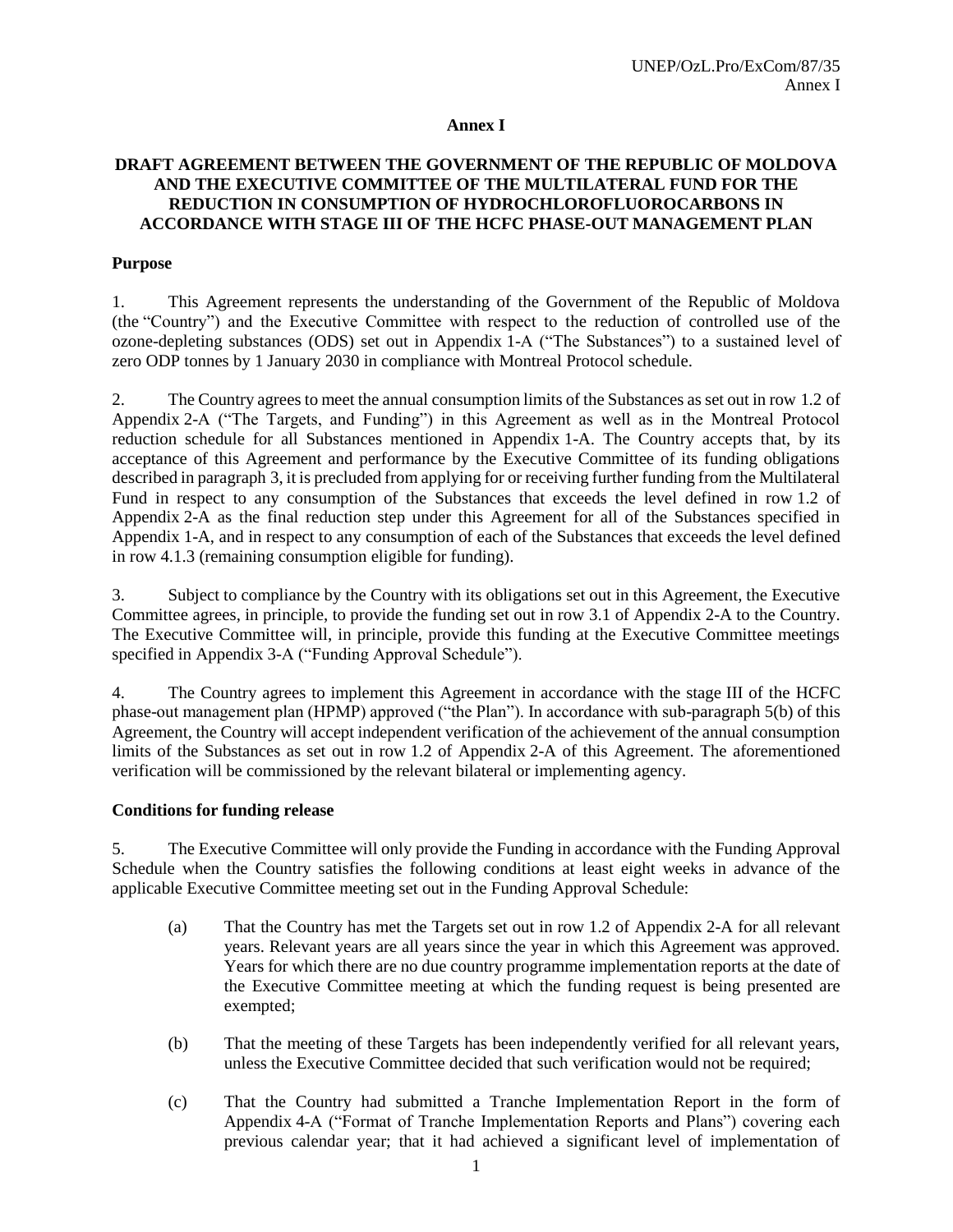activities initiated with previously approved tranches; and that the rate of disbursement of funding available from the previously approved tranche was more than 20 per cent; and

(d) That the Country has submitted a Tranche Implementation Plan in the form of Appendix 4-A covering each calendar year until and including the year for which the funding schedule foresees the submission of the next tranche or, in case of the final tranche, until completion of all activities foreseen.

#### **Monitoring**

6. The Country will ensure that it conducts accurate monitoring of its activities under this Agreement. The institutions set out in Appendix 5-A ("Monitoring Institutions and Roles") will monitor and report on implementation of the activities in the previous Tranche Implementation Plans in accordance with their roles and responsibilities set out in the same appendix.

#### **Flexibility in the reallocation of funds**

7. The Executive Committee agrees that the Country may have the flexibility to reallocate part or all of the approved funds, according to the evolving circumstances to achieve the smoothest reduction of consumption and phase-out of the Substances specified in Appendix 1-A:

- (a) Reallocations categorized as major changes must be documented in advance either in a Tranche Implementation Plan as foreseen in sub-paragraph 5(d) above, or as a revision to an existing Tranche Implementation Plan to be submitted eight weeks prior to any meeting of the Executive Committee, for its approval. Major changes would relate to:
	- (i) Issues potentially concerning the rules and policies of the Multilateral Fund;
	- (ii) Changes which would modify any clause of this Agreement;
	- (iii) Changes in the annual levels of funding allocated to individual bilateral or implementing agencies for the different tranches;
	- (iv) Provision of funding for activities not included in the current endorsed Tranche Implementation Plan, or removal of an activity in the Tranche Implementation Plan, with a cost greater than 30 per cent of the total cost of the last approved tranche; and
	- (v) Changes in alternative technologies, on the understanding that any submission for such a request would identify the associated incremental costs, the potential impact to the climate, and any differences in ODP tonnes to be phased out if applicable, as well as confirm that the Country agrees that potential savings related to the change of technology would decrease the overall funding level under this Agreement accordingly;
- (b) Reallocations not categorized as major changes may be incorporated in the approved Tranche Implementation Plan, under implementation at the time, and reported to the Executive Committee in the subsequent Tranche Implementation Report; and
- (c) Any remaining funds held by the bilateral or implementing agencies or the Country under the Plan will be returned to the Multilateral Fund upon completion of the last tranche foreseen under this Agreement.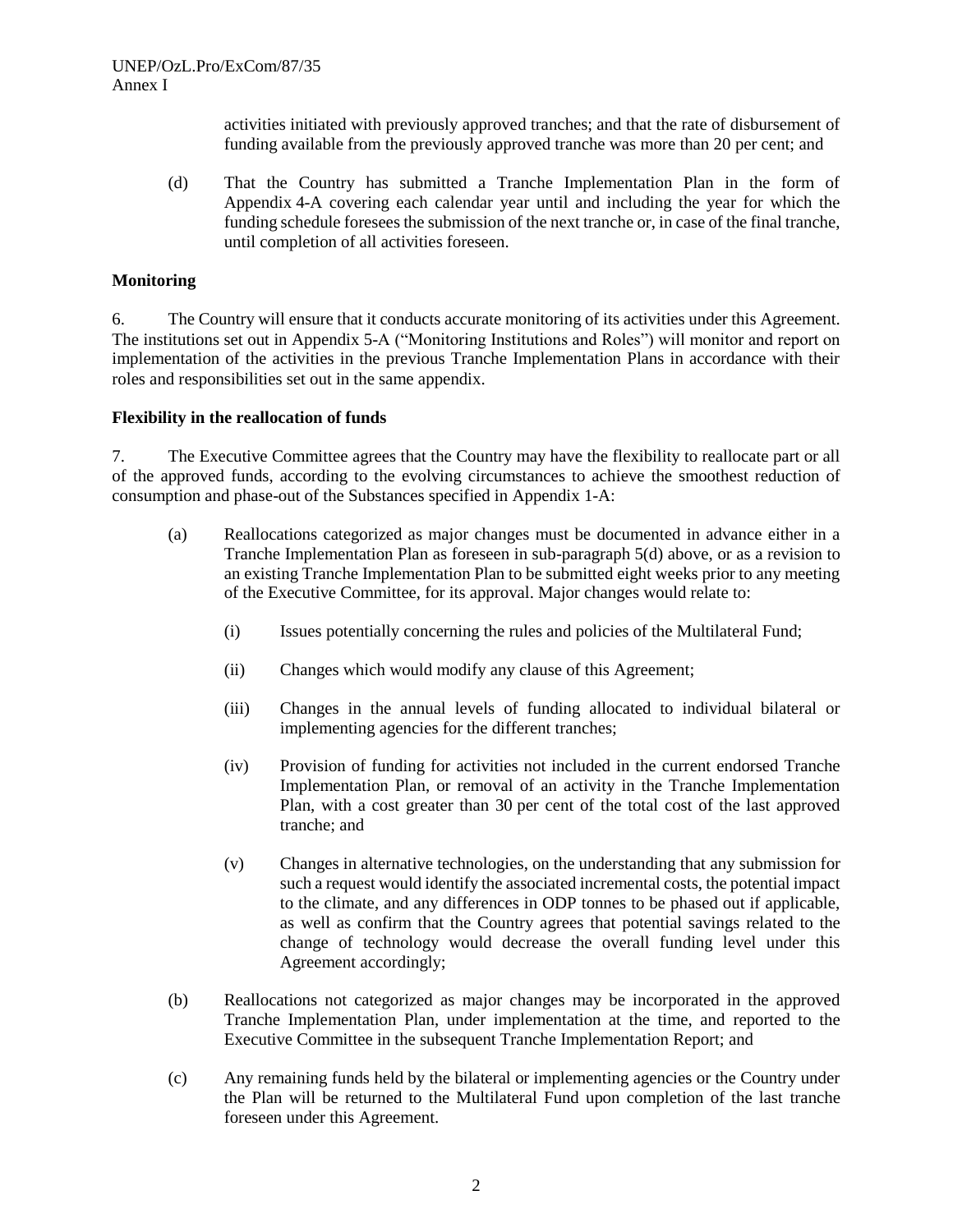## **Considerations for the refrigeration servicing sector**

8. Specific attention will be paid to the execution of the activities in the refrigeration servicing sector included in the Plan, in particular:

- (a) The Country would use the flexibility available under this Agreement to address specific needs that might arise during project implementation; and
- (b) The Country and relevant bilateral and/or implementing agencies would take into consideration relevant decisions on the refrigeration servicing sector during the implementation of the Plan.

#### **Bilateral and implementing agencies**

9. The Country agrees to assume overall responsibility for the management and implementation of this Agreement and of all activities undertaken by it or on its behalf to fulfil the obligations under this Agreement. UNDP has agreed to be the lead implementing agency (the "Lead IA") and UNEP has agreed to be the cooperating implementing agency (the "Cooperating IA") under the lead of the Lead IA in respect of the Country's activities under this Agreement. The Country agrees to evaluations, which might be carried out under the monitoring and evaluation work programmes of the Multilateral Fund or under the evaluation programme of the Lead IA and/or Cooperating IA taking part in this Agreement.

10. The Lead IA will be responsible for ensuring co-ordinated planning, implementation and reporting of all activities under this Agreement, including but not limited to independent verification as per sub-paragraph 5(b). The Cooperating IA will support the Lead IA by implementing the Plan under the overall co-ordination of the Lead IA. The roles of the Lead IA and Cooperating IA are contained in Appendix 6-A and Appendix 6-B, respectively. The Executive Committee agrees, in principle, to provide the Lead IA and the Cooperating IA with the fees set out in rows 2.2 and 2.4 of Appendix 2-A.

#### **Non-compliance with the Agreement**

11. Should the Country, for any reason, not meet the Targets for the elimination of the Substances set out in row 1.2 of Appendix 2-A or otherwise does not comply with this Agreement, then the Country agrees that it will not be entitled to the Funding in accordance with the Funding Approval Schedule. At the discretion of the Executive Committee, funding will be reinstated according to a revised Funding Approval Schedule determined by the Executive Committee after the Country has demonstrated that it has satisfied all of its obligations that were due to be met prior to receipt of the next tranche of funding under the Funding Approval Schedule. The Country acknowledges that the Executive Committee may reduce the amount of the Funding by the amount set out in Appendix 7-A ("Reductions in Funding for Failure to Comply") in respect of each ODP kg of reductions in consumption not achieved in any one year. The Executive Committee will discuss each specific case in which the Country did not comply with this Agreement, and take related decisions. Once decisions are taken, the specific case of non-compliance with this Agreement will not be an impediment for the provision of funding for future tranches as per paragraph 5 above.

12. The Funding of this Agreement will not be modified on the basis of any future Executive Committee decisions that may affect the funding of any other consumption sector projects or any other related activities in the Country.

13. The Country will comply with any reasonable request of the Executive Committee, the Lead IA and the Cooperating IA to facilitate implementation of this Agreement. In particular, it will provide the Lead IA and the Cooperating IA with access to the information necessary to verify compliance with this Agreement.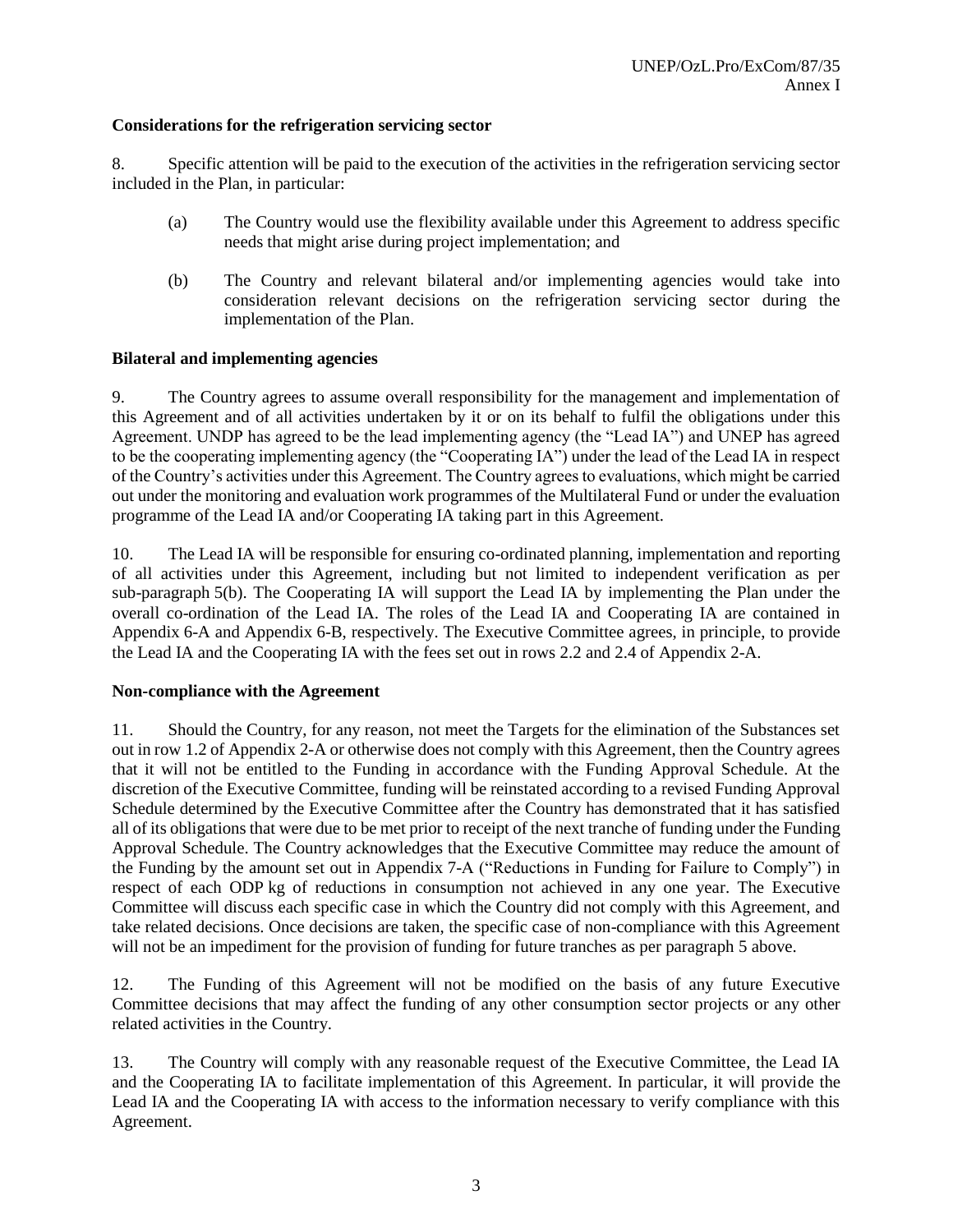## **Date of completion**

14. The completion of the Plan and the associated Agreement will take place at the end of the year following the last year for which a maximum allowable total consumption level has been specified in Appendix 2-A. Should at that time there still be activities that are outstanding, and which were foreseen in the last Tranche Implementation Plan and its subsequent revisions as per sub-paragraph 5(d) and paragraph 7, the completion of the Plan will be delayed until the end of the year following the implementation of the remaining activities. The reporting requirements as per sub-paragraphs 1(a), 1(b), 1(d), and 1(e) of Appendix 4-A will continue until the time of the completion of the Plan unless otherwise specified by the Executive Committee.

## **Validity**

15. All of the conditions set out in this Agreement are undertaken solely within the context of the Montreal Protocol and as specified in this Agreement. All terms used in this Agreement have the meaning ascribed to them in the Montreal Protocol unless otherwise defined herein.

16. This Agreement may be modified or terminated only by mutual written agreement of the Country and the Executive Committee of the Multilateral Fund.

#### **APPENDICES**

#### **APPENDIX 1-A: THE SUBSTANCES**

| Substance | Annex | droup | Starting point for aggregate reductions in<br>consumption (ODP tonnes) |
|-----------|-------|-------|------------------------------------------------------------------------|
| $HCFC-2$  |       |       | 00.1                                                                   |

#### **APPENDIX 2-A: THE TARGETS, AND FUNDING**

| <b>Row</b> | <b>Particulars</b>       | 2021   | 2022     | 2023     | 2024    | 2025-            | 2027   | 2028-    | 2030   | <b>Total</b> |
|------------|--------------------------|--------|----------|----------|---------|------------------|--------|----------|--------|--------------|
|            |                          |        |          |          |         | 2026             |        | 2029     |        |              |
| 1.1        | <b>Montreal Protocol</b> | 0.65   | 0.65     | 0.65     | 0.65    | 0.33             | 0.33   | 0.33     | 0.00   | n/a          |
|            | reduction schedule of    |        |          |          |         |                  |        |          |        |              |
|            | Annex C, Group I         |        |          |          |         |                  |        |          |        |              |
|            | substances               |        |          |          |         |                  |        |          |        |              |
|            | (ODP tonnes)             |        |          |          |         |                  |        |          |        |              |
| 1.2        | Maximum allowable        | 0.65   | 0.58     | 0.50     | 0.43    | 0.33             | 0.33   | 0.33     | 0.00   | n/a          |
|            | total consumption of     |        |          |          |         |                  |        |          |        |              |
|            | Annex C, Group I         |        |          |          |         |                  |        |          |        |              |
|            | substances               |        |          |          |         |                  |        |          |        |              |
|            | (ODP tonnes)             |        |          |          |         |                  |        |          |        |              |
| 2.1        | Lead IA (UNDP)           | 71,500 | $\Omega$ | $\Omega$ | 169,000 | $\Omega$         | 72,500 | $\Omega$ | 28,500 | 341,500      |
|            | agreed funding           |        |          |          |         |                  |        |          |        |              |
|            | $(US \$                  |        |          |          |         |                  |        |          |        |              |
| 2.2        | Support costs for        | 5,005  | $\theta$ | $\theta$ | 11,830  | $\overline{0}$   | 5,075  | $\Omega$ | 1,995  | 23,905       |
|            | Lead IA (US \$)          |        |          |          |         |                  |        |          |        |              |
| 2.3        | Cooperating IA           | 55,000 | $\Omega$ | $\Omega$ | 47,000  | $\Omega$         | 23,500 | $\Omega$ | 20,500 | 146,000      |
|            | (UNEP) agreed            |        |          |          |         |                  |        |          |        |              |
|            | funding $(US \$          |        |          |          |         |                  |        |          |        |              |
| 2.4        | Support costs for        | 7,150  | $\Omega$ | $\Omega$ | 6,110   | $\boldsymbol{0}$ | 3,055  | $\Omega$ | 2,665  | 18,980       |
|            | Cooperating IA           |        |          |          |         |                  |        |          |        |              |
|            | (US \$)                  |        |          |          |         |                  |        |          |        |              |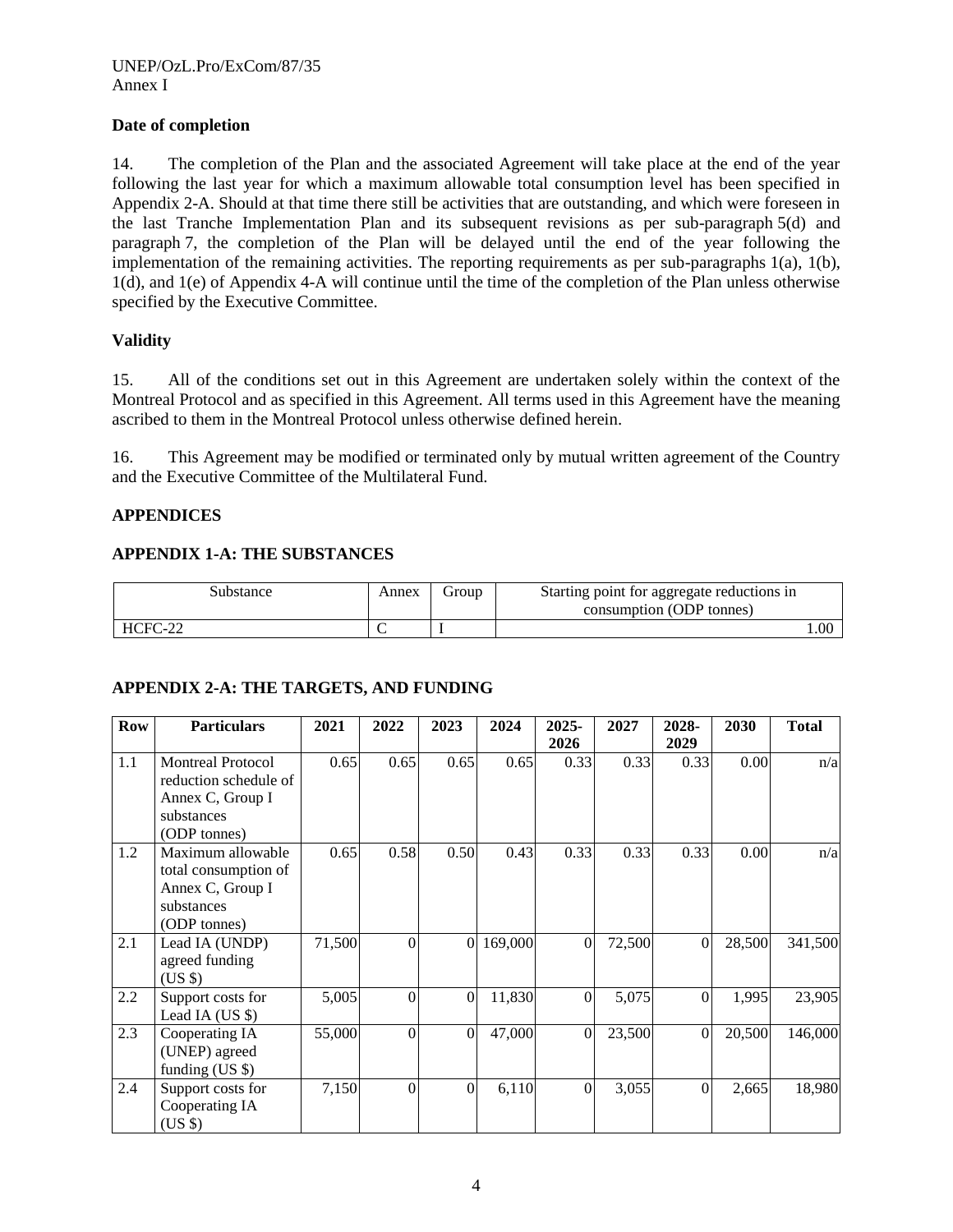| <b>Row</b> | <b>Particulars</b>                                                                 | 2021    | 2022 | 2023 | 2024      | $2025 -$       | 2027    | 2028- | 2030   | <b>Total</b> |
|------------|------------------------------------------------------------------------------------|---------|------|------|-----------|----------------|---------|-------|--------|--------------|
|            |                                                                                    |         |      |      |           | 2026           |         | 2029  |        |              |
| 3.1        | Total agreed funding                                                               | 126,500 |      |      | 0 216,000 | $\Omega$       | 96,000  |       | 49,000 | 487,500      |
|            | (US \$)                                                                            |         |      |      |           |                |         |       |        |              |
| 3.2        | Total support costs                                                                | 12,155  | 0    |      | 17.940    |                | 8.130   |       | 4.660  | 42,885       |
|            | (US \$)                                                                            |         |      |      |           |                |         |       |        |              |
| 3.3        | Total agreed costs                                                                 | 138,655 |      |      | 0 233,940 | $\overline{0}$ | 104,130 |       | 53.660 | 530,385      |
|            | $(US \$                                                                            |         |      |      |           |                |         |       |        |              |
| 4.1.1      | Total phase-out of HCFC-22 agreed to be achieved under this Agreement (ODP tonnes) |         |      |      |           |                |         |       |        | 0.65         |
| 4.1.2      | Phase-out of HCFC-22 to be achieved in the previous stages (ODP tonnes)            |         |      |      |           |                |         |       |        |              |
| 4.1.3      | Remaining eligible consumption for HCFC-22 (ODP tonnes)                            |         |      |      |           |                |         |       |        | 0.00         |

\*Date of completion of stage II as per stage II Agreement: 31 December 2021.

#### **APPENDIX 3-A: FUNDING APPROVAL SCHEDULE**

1. Funding for the future tranches will be considered for approval at the first meeting of the year specified in Appendix 2-A.

#### **APPENDIX 4-A: FORMAT OF TRANCHE IMPLEMENTATION REPORTS AND PLANS**

1. The submission of the Tranche Implementation Report and Plans for each tranche request will consist of five parts:

- (a) A narrative report, with data provided by tranche, describing the progress achieved since the previous report, reflecting the situation of the Country in regard to phase out of the Substances, how the different activities contribute to it, and how they relate to each other. The report should include the amount of ODS phased out as a direct result from the implementation of activities, by substance, and the alternative technology used and the related phase-in of alternatives, to allow the Secretariat to provide to the Executive Committee information about the resulting change in climate relevant emissions. The report should further highlight successes, experiences, and challenges related to the different activities included in the Plan, reflecting any changes in the circumstances in the Country, and providing other relevant information. The report should also include information on and justification for any changes vis-à-vis the previously submitted Tranche Implementation Plan(s), such as delays, uses of the flexibility for reallocation of funds during implementation of a tranche, as provided for in paragraph 7 of this Agreement, or other changes;
- (b) An independent verification report of the Plan results and the consumption of the Substances, as per sub-paragraph 5(b) of the Agreement. If not decided otherwise by the Executive Committee, such a verification has to be provided together with each tranche request and will have to provide verification of the consumption for all relevant years as specified in sub-paragraph 5(a) of the Agreement for which a verification report has not yet been acknowledged by the Committee;
- (c) A written description of the activities to be undertaken during the period covered by the requested tranche, highlighting implementation milestones, the time of completion and the interdependence of the activities, and taking into account experiences made and progress achieved in the implementation of earlier tranches; the data in the plan will be provided by calendar year. The description should also include a reference to the overall Plan and progress achieved, as well as any possible changes to the overall Plan that are foreseen. The description should also specify and explain in detail such changes to the overall plan. This description of future activities can be submitted as a part of the same document as the narrative report under sub-paragraph (b) above;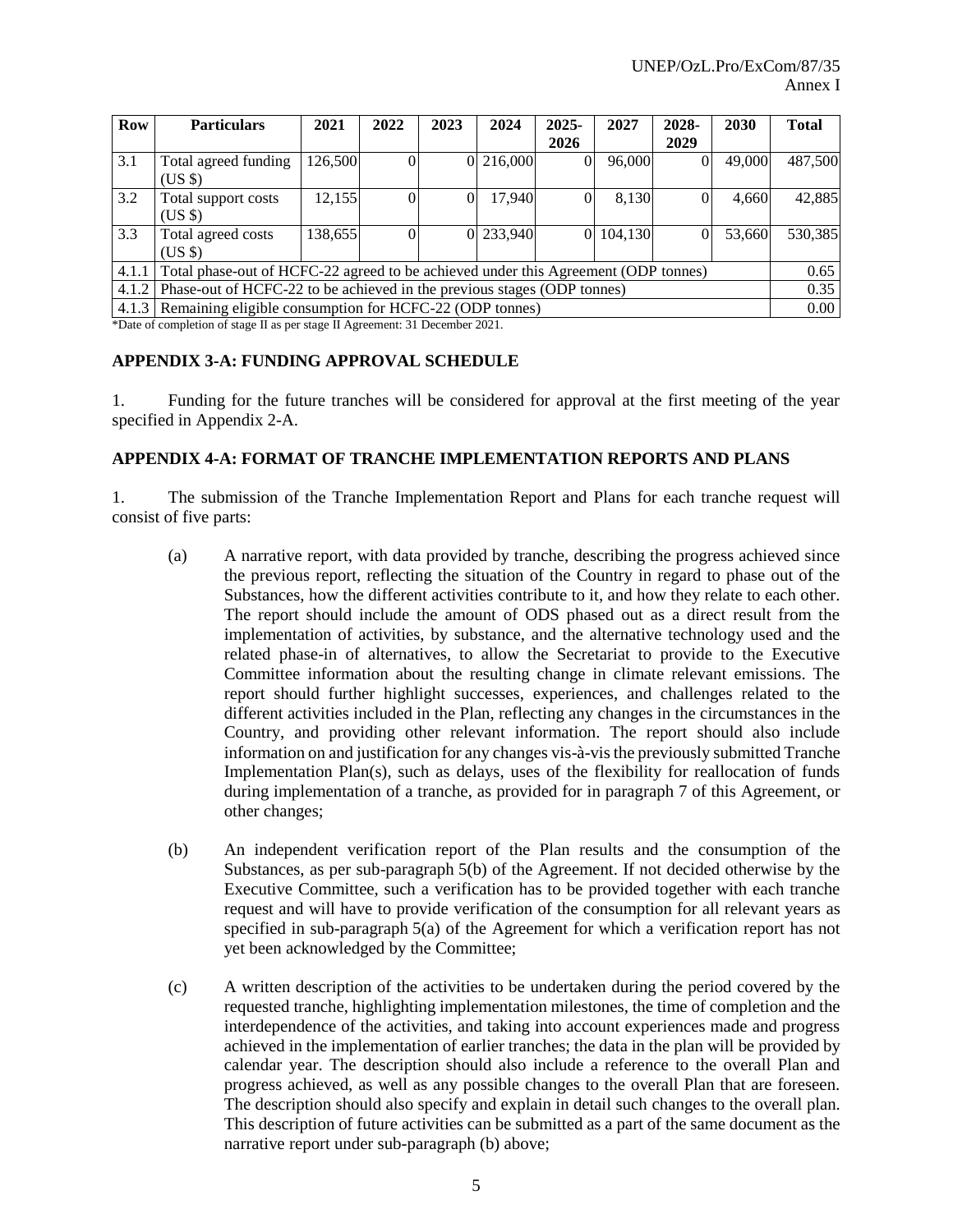- (d) A set of quantitative information for all Tranche Implementation Reports and Plans, submitted through an online database; and
- (e) An Executive Summary of about five paragraphs, summarizing the information of the above sub-paragraphs 1(a) to 1(d).

2. In the event that in a particular year two stages of the HPMP are being implemented in parallel, the following considerations should be taken in preparing the Tranche Implementation Reports and Plans:

- (a) The Tranche Implementation Reports and Plans referred to as part of this Agreement, will exclusively refer to activities and funds covered by this Agreement; and
- (b) If the stages under implementation have different HCFC consumption targets under Appendix 2-A of each Agreement in a particular year, the lower HCFC consumption target will be used as reference for compliance with these Agreements and will be the basis for the independent verification.

## **APPENDIX 5-A: MONITORING INSTITUTIONS AND ROLES**

1. The Plan will be implemented by the national Montreal Protocol Unit (MPU) of the Public Institution "Environmental Projects Implementation Unit" (P.I. "EPIU") subordinated to the Ministry of Agriculture, Regional Development and Environment (MoARDE) of the Republic of Moldova, with support from the Lead IA and the Cooperating IA. The national MPU of P.I. "EPIU" will function as coordinator of all project activities described in the Plan.

2. The IAs will apply their administrative procedures towards implementation of the Plan. The Lead IA will use national implementation modality based on establishment of annual work plans and utilization of the Lead IA's procurement functions for the delivery of equipment and tools planned in the Plan. The Cooperating IA will utilize its standard operating procedure on small-scale funding agreements with the national MPU of the P.I. "EPIU". Regular monitoring of compliance with the work plans are ensured by both IAs.

# **APPENDIX 6-A: ROLE OF THE LEAD IMPLEMENTING AGENCY**

- 1. The Lead IA will be responsible for a range of activities, including at least the following:
	- (a) Ensuring performance and financial verification in accordance with this Agreement and with its specific internal procedures and requirements as set out in the Country's HPMP;
	- (b) Assisting the Country in preparation of the Tranche Implementation Reports and Plans as per Appendix 4-A;
	- (c) Providing independent verification to the Executive Committee that the Targets have been met and associated tranche activities have been completed as indicated in the Tranche Implementation Plan consistent with Appendix 4-A;
	- (d) Ensuring that the experiences and progress is reflected in updates of the overall plan and in future Tranche Implementation Plans consistent with sub-paragraphs  $1(c)$  and  $1(d)$  of Appendix 4-A;
	- (e) Fulfilling the reporting requirements for the Tranche Implementation Reports and Plans and the overall plan as specified in Appendix 4-A for submission to the Executive Committee, and should include the activities implemented by the Cooperating IA;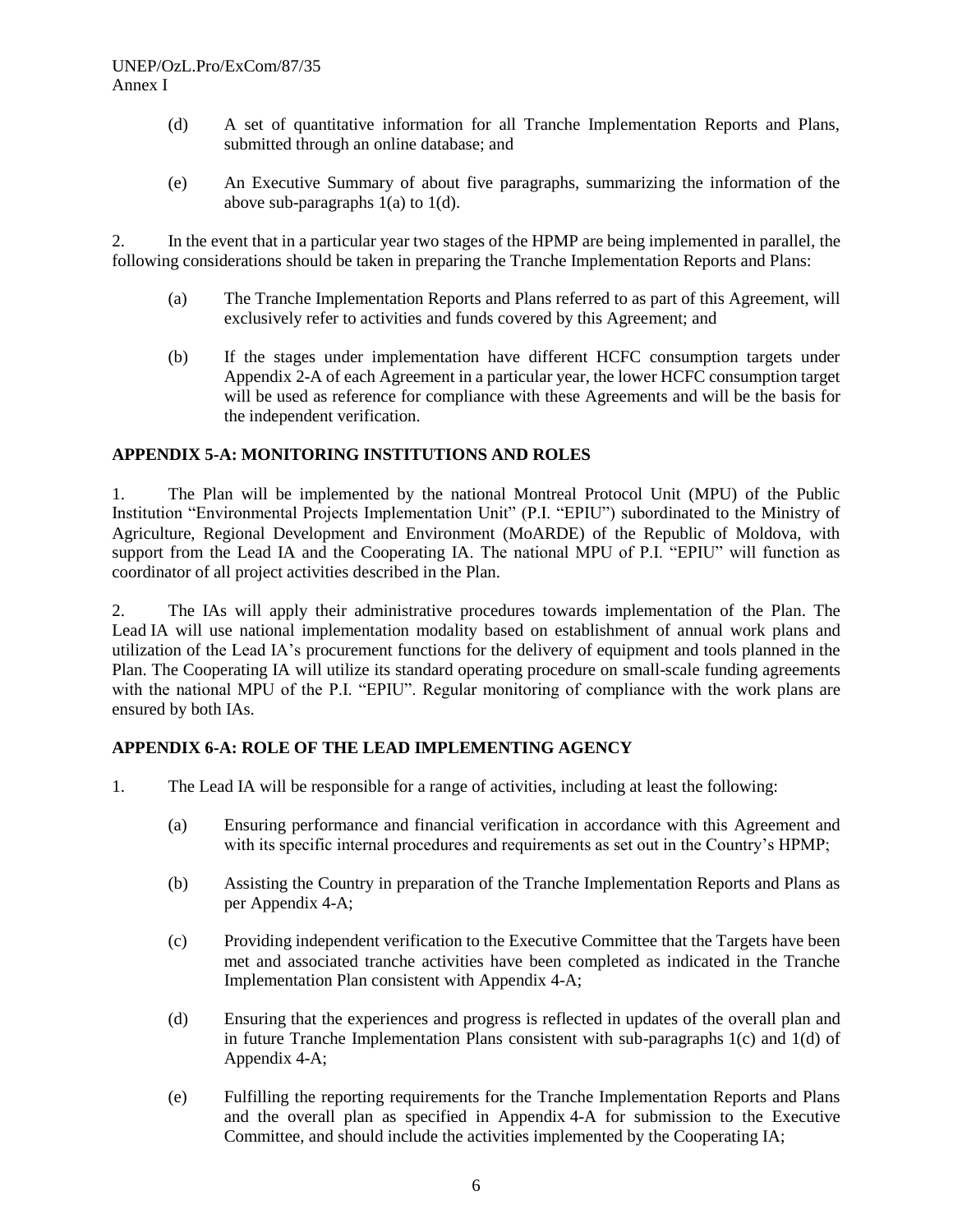- (f) In the event that the last funding tranche is requested one or more years prior to the last year for which a consumption target had been established, annual tranche implementation reports and, where applicable, verification reports on the current stage of the Plan should be submitted until all activities foreseen had been completed and HCFC consumption targets had been met;
- (g) Ensuring that appropriate independent technical experts carry out the technical reviews;
- (h) Carrying out required supervision missions;
- (i) Ensuring the presence of an operating mechanism to allow effective, transparent implementation of the Tranche Implementation Plan and accurate data reporting;
- (j) Co-ordinating the activities of the Cooperating IA, and ensuring appropriate sequence of activities;
- (k) In case of reductions in funding for failure to comply in accordance with paragraph 11 of the Agreement, to determine, in consultation with the Country and the Cooperating IA, the allocation of the reductions to the different budget items and to the funding of the Lead IA and each Cooperating IA;
- (l) Ensuring that disbursements made to the Country are based on the use of the indicators;
- (m) Providing assistance with policy, management and technical support when required;
- (n) Reaching consensus with the Cooperating IA on any planning, co-ordination and reporting arrangements required to facilitate the implementation of the Plan; and
- (o) Timely releasing funds to the Country/participating enterprises for completing the activities related to the project.

2. After consultation with the Country and taking into account any views expressed, the Lead IA will select and mandate an independent entity to carry out the verification of the HPMP results and the consumption of the Substances mentioned in Appendix 1-A, as per sub-paragraph 5(b) of the Agreement and sub-paragraph 1(b) of Appendix 4-A.

# **APPENDIX 6-B: ROLE OF THE COOPERATING IMPLEMENTING AGENCIES**

1. The Cooperating IA will be responsible for a range of activities. These activities are specified in the Plan, including at least the following:

- (a) Providing assistance for policy development when required;
- (b) Assisting the Country in the implementation and assessment of the activities funded by the Cooperating IA, and refer to the Lead IA to ensure a co-ordinated sequence in the activities;
- (c) Providing reports to the Lead IA on these activities, for inclusion in the consolidated reports as per Appendix 4-A; and